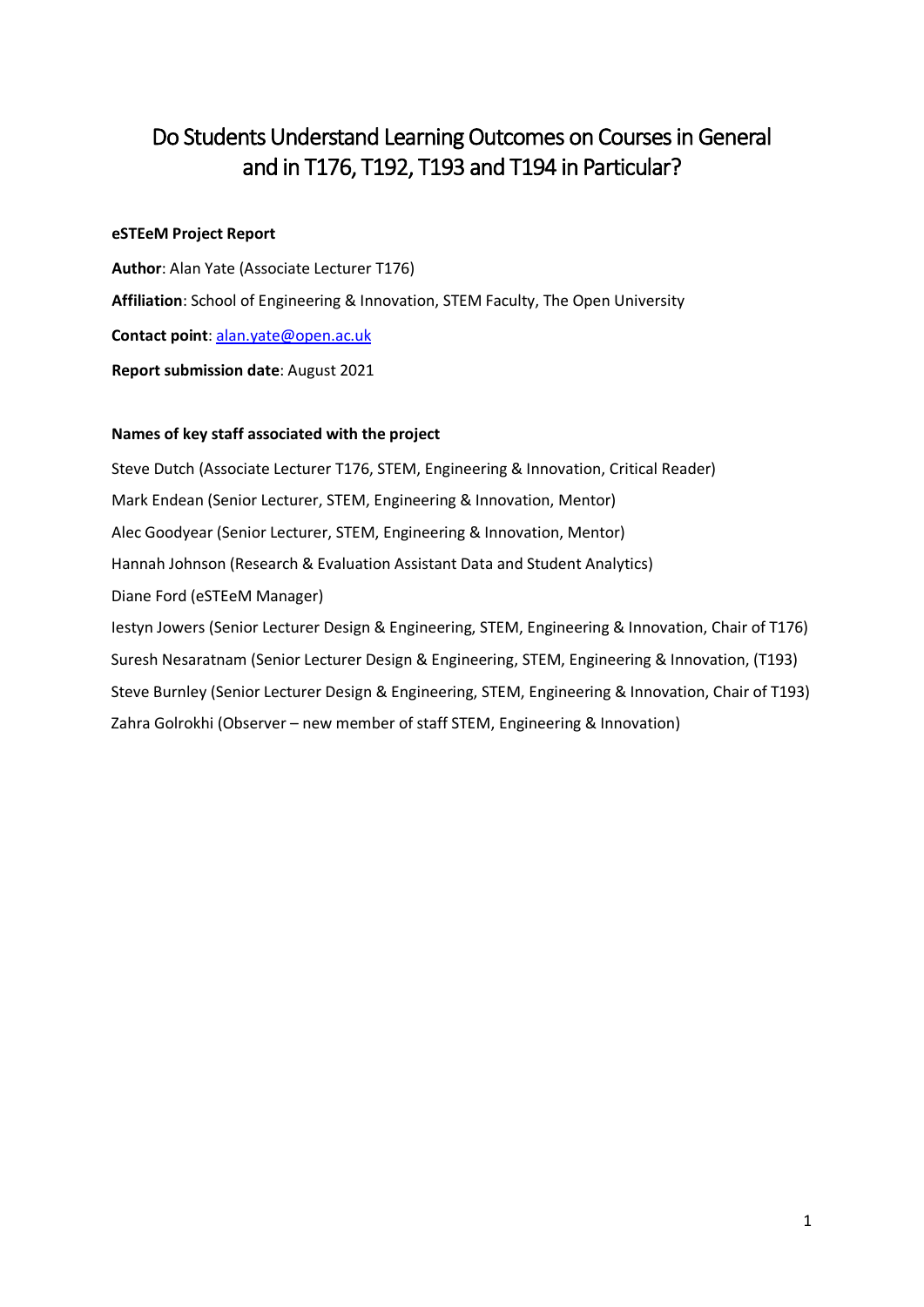# **Executive Summary**

Anecdotal evidence from ALs tutoring on some Level 1 Engineering modules seems to show that students on Engineering modules do not fully engage with the Learning Outcomes (LOs). This project aimed to find out if the way in which LOs are written may be a barrier to learning as LOs are a key part of module design.

Four Level 1 modules were studied (T176, T192, T193 and T194). There were four Phases to the project which ran from 2019 to 2020.

**Phase I** – The same six Readability Tests from four websites, giving a total of 24 tests, were used on the six LOs from module T176.These tests revealed that there were problems with the number of syllables per sentence, the length of sentences and the Reading Age needed to understand the LOs.

In addition, each module was analysed to identify whether there were assignments (TMAs and EMAs) which specifically asked students to engage with LOs in these assignments, the assumption being that students would have to engage with the LOs to complete them. We found that only T176 directly used LOs in TMAs and the EMA.

*Phase II* – armed with this data, we devised a student activity which was delivered face-to-face at a T176 residential school at Bath University in 2019 to collect more data. 37 students took part in groups of 4/5 and the task took about 20 minutes to deliver. Five out of the six LOs in T176 were used and a technique called a 'Group Administered Interactive Questionnaire' (GAIQ) (Yerushalmi, E., Henderson, C., Mamudi, W., Singh, C., Lin, S.; (2012) was used. The results were used to design our two student surveys in Phases III and IV using Qualtrics software and delivery on-line.

*Phase III* was a survey delivered to 376 students in 2020 as a mixture of Likert psychometric style, open ended, closed, rating type and Multiple-Choice questions. 16 questions were developed.

The Likert psychometric questions used only four choices (rather than the five usually used) to avoid respondents choosing the neutral option as a 'sitting on the fence' choice and forcing a decision. A delay in distribution for Phase III (COVID-19!) resulted in T176 being surveyed in mid- module, rather than upon completion. These students had also completed modules T192 – T194.

*Phase IV* was a second survey delivered to 1820 to students who had completed T176, T192, T193 and T194 with some minor alterations to several questions as a result of Phase III. Both surveys were then compared.

This comparison showed that many students were frustrated by the structure of some LOs in their modules, particularly in the length of sentences and the amount of information in a sentence they were expected to understand. The Phases II, III and IV therefore provided evidence on the analysis we had carried out in Phase1, particularly in the integration of LOs into assignments to improve engagement. Students also made useful suggestions on how the design of LOs could be improved. These improvements will be made available to course teams.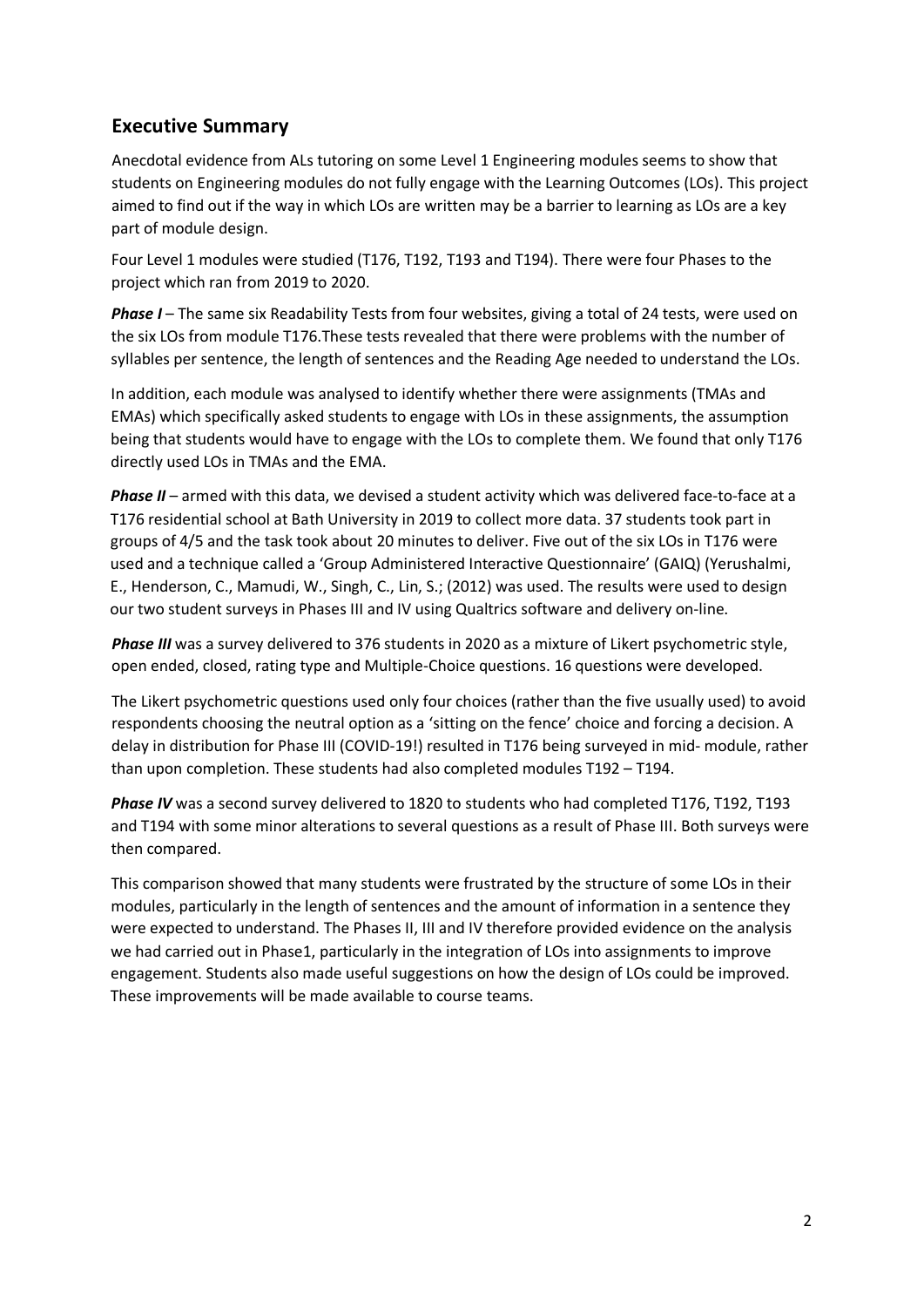# **Aims and scope of this project**

To establish level of academic literacy needed to understand the meaning and significance of Learning outcomes (LOs) and use them effectively. LOs should be an integral part of the student experience throughout their journey.

The specific goals of this project were to:

- (i) Collect data on student perceptions of LOs on some Level 1 engineering modules.
- (ii) Extend this research into other Faculties eventually.
- (iii) Identify any barriers to learning created by the LO design.
- (iv) Use project outcomes to provide suggestions on how LOs can be written to support learning.
- (v) Provide support resources for students to aid LO engagement more effectively.

### **Activities**

The overall approach was to use opportunities from tutoring on Level 1 engineering modules to collect appropriate data using F2F student activities and student surveys. The planned activities were in four Phases as outlined in Figure 1.



*Figure 1. Flow chart illustrating project phases.*

#### *Phase 1 Activities (2019)*

#### *Readability Tests*

Six on-line computerised Readability Tests were applied to the six LOs on module T176 to establish whether these LOs were within the reading age of the target audience. See Table 1 under 'Findings'.

The six tests were:

- Flesch-Kincaid Reading Ease (1975)
- Flesch-Kincaid Grade level (1975)
- Gunning Fog Score (1952)
- SMOG Index (1969)
- Coleman Liau Index (1975)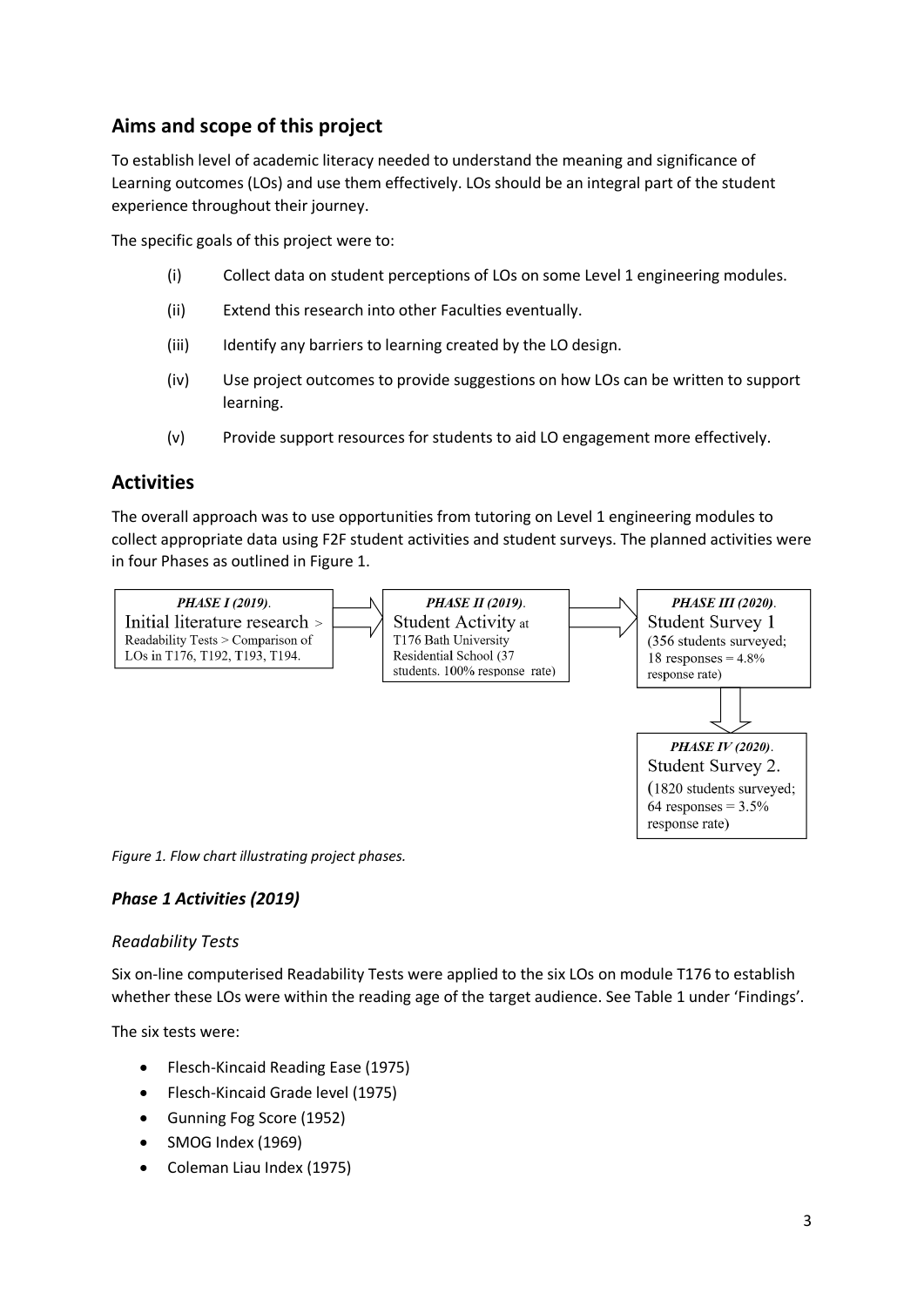• Automated Readability Index (1967)

The same six tests were accessed on four online readability testing websites:

- Webfx.com (Accessed July October 2019)
- Readabilityformulas.com (Accessed July-October 2019)
- Online-utility.org (Accessed July October 2019)
- Prepostsco.com (Accessed July October 2019)

Therefore 24 tests were applied to each of the six LOs in T176.

### *Comparison of the LOs and student activities in T176, T192, T193 and T194.*

We were interested whether there was any connection between the assignments (TMAs and EMAs) students had to complete and the LOs in all the modules chosen. In other words: if a module had assessed questions which mentioned LOs in them, these may encourage students to engage more with the LOs on a module.

These are called 'DART's or **D**irected **A**ctivities **R**elated to **T**ext and are activities that are related directly to the text being studied (Davies, F. & Greene, T. (1981.) This echoes ideas of John Biggs' 'Constructive Alignment' which Kinash and Knight (2013) describe as being "Coined by John Biggs (2011) and arose out of a portfolio assessment designed to ask students to provide evidence of their learning, or how they achieved the learning outcomes of the subject."

Please see the results in Table 2 'Findings'.

### *Phase II Activities (2019)*

As preparation for designing the survey questions (Phases III and IV) Alan Yate and Steve Dutch were tutoring at the T176 Residential School at Bath University for a week in 2019. We designed an activity for use face-to-face with our tutor groups (37 students in total) and gained permission to use it during one of the tutorial sessions.

5 out of the 6 LOs on T176 were used as the basis of the activity . Each group of 4/5 students used a different LO but the same activity questions, some individual work, group discussion and then individual work after the discussions. The tasks took 20 minutes for each group. A copy of the questions each group were given is included in Appendix 2 (i) and the results in 'Findings' below.

The technique is called a 'Group Administered Interactive Questionnaire' (GAIQ) (Yerushalmi, E., Henderson, C., Mamudi, W., Singh, C., Lin, S. 2012). Figure 2 illustrates the stages in the use of this Group Administered Interactive Questionnaire.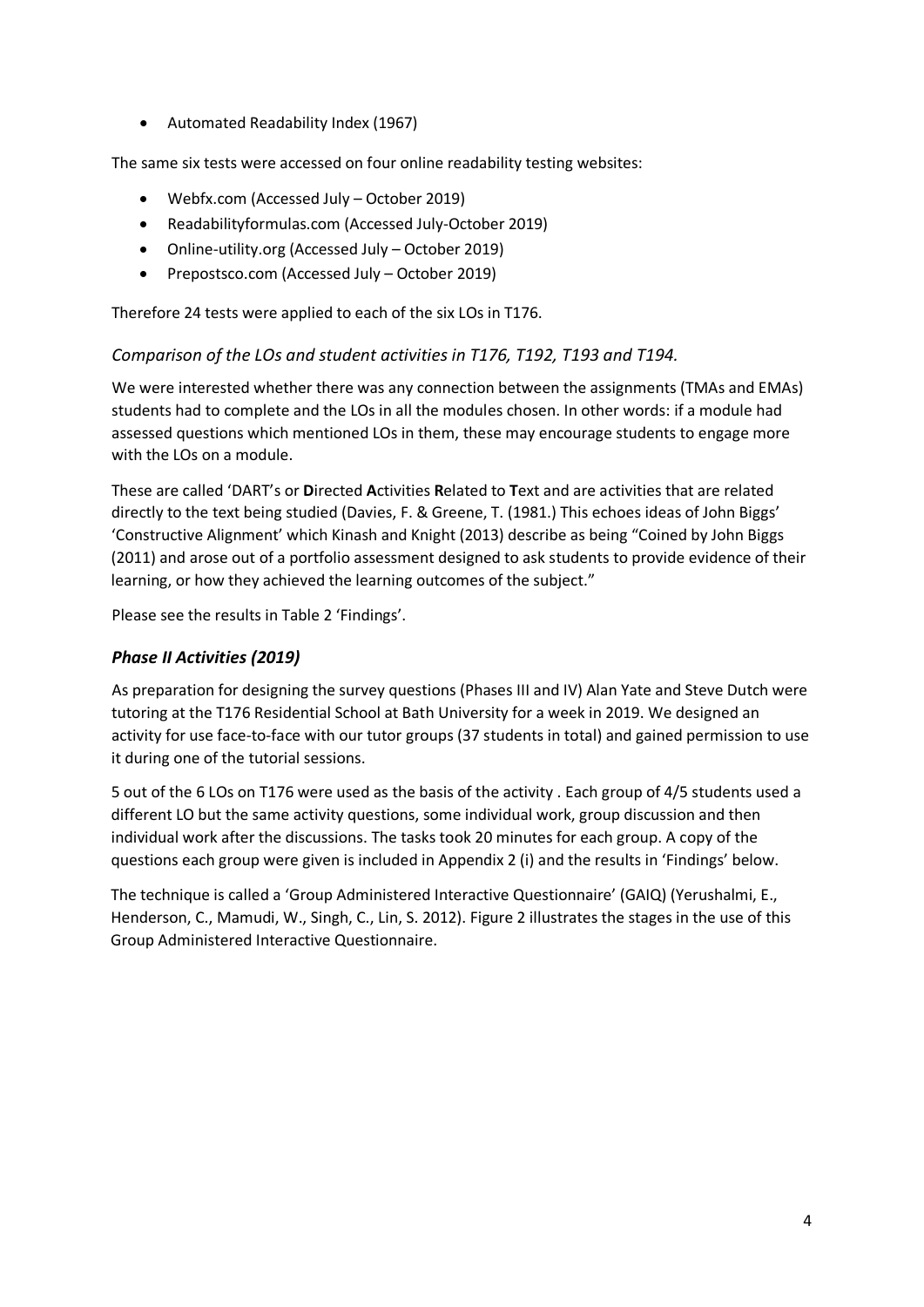

*Figure 2. Flow diagram illustrating the stages in the 'group' administered interactive questionnaire (GAIQ)*

## *Phase III Activities (2020)*

After analysing the responses to the student focussed activity at Bath University, we intended to repeat this at the next residential school in 2020 but COVID-19 cancelled the residential school. We therefore designed a computerised survey using Qualtrics software with a mixture of Likert psychometric style, open ended, closed, rating type and Multiple-Choice questions. The Likert psychometric questions used only four choices (rather than the five usually used) to avoid respondents choosing the neutral option as a 'sitting on the fence' choice and forcing a decision.16 questions were developed and delivered to 376 students (18 responses; 4.8% response rate). Unfortunately, due to Covid-19 the survey was delivered to students studying T176 half-way through the module but all the students had completed T192, T193 and T194. The results were analysed and used to design the survey in Phase IV.

## *Phase IV Activities (2020)*

This was the second on-line survey delivered to 1820 students (64 responses, 3.5% response rate) who had all completed T176, T192, T193 and T194. Some questions were edited as a result of the responses to Phase III in order to improve clarity. We felt this was an important process as writing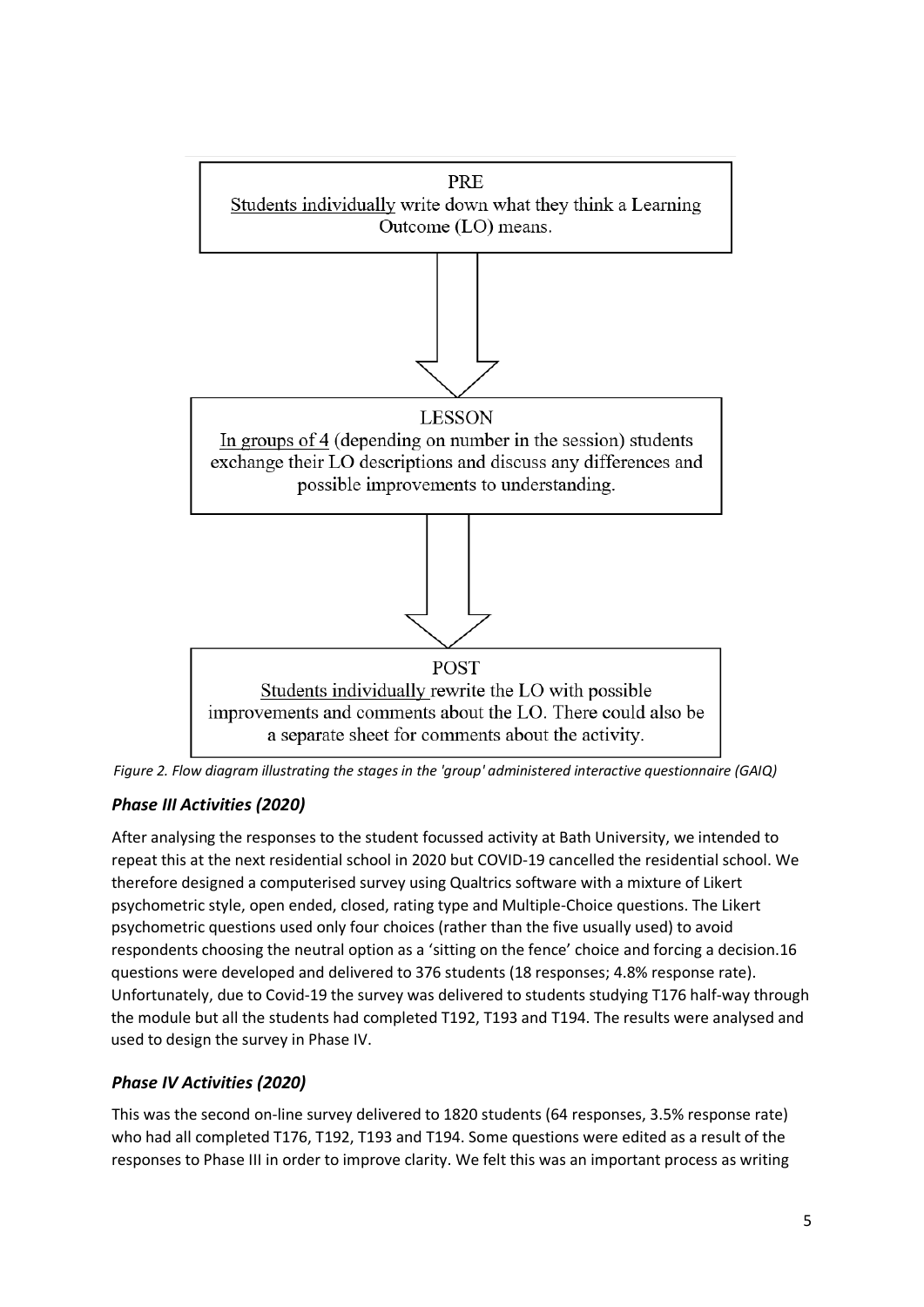survey questions tends to be an iterative process. The changes made were either one word or reworking of the stem to a question to aid clarity for respondents.

# **Findings**

Part of the research question regarding – "learning *outcomes in general…"* was not answered due to time constraints. However, that regarding – *"learning outcomes*…*in courses T176, T192, T193 and T194 in particular"* was completed.

## *Phase 1 – (i) Readability Testing (2019)*

*Table 1. The results of the computerised readability analysis of T176 learning outcomes 1 to 6.*

| <b>TITLE OF</b>      | WEBSITE ADDRESS AND US GRADE SCORES FOR READABILITY TESTS |                   |                                                                                |               |        |  |  |  |
|----------------------|-----------------------------------------------------------|-------------------|--------------------------------------------------------------------------------|---------------|--------|--|--|--|
| <b>SCORING INDEX</b> | Webfx.com*                                                | **Readability     | **Online-                                                                      | **Prepostsco. | Avg US |  |  |  |
|                      |                                                           | formulas.com      | utility.org                                                                    | com           | Grade  |  |  |  |
|                      |                                                           |                   |                                                                                |               | Score  |  |  |  |
| Flesch-Kincaid       | $29.1 - Low$                                              | $27.9 - very$     | 20.15                                                                          | 16.5          | 23.4   |  |  |  |
| <b>Reading Ease</b>  | readability                                               | difficult         |                                                                                |               |        |  |  |  |
| (1975)               | Difficult                                                 |                   |                                                                                |               |        |  |  |  |
| Flesch-Kincaid       | 13.8 Medium                                               | 13.7              | 14.92                                                                          | 17.2          | 14.9   |  |  |  |
| Grade                | readability                                               |                   |                                                                                |               |        |  |  |  |
| level(1975)          |                                                           |                   |                                                                                |               |        |  |  |  |
| <b>Gunning Fog</b>   | $17.3 -$ Low                                              | 17.3              | 16.27                                                                          |               | 16.8   |  |  |  |
| Score (1952)         | readability                                               |                   |                                                                                |               |        |  |  |  |
|                      | Difficult                                                 |                   |                                                                                |               |        |  |  |  |
| SMOG Index           | 12.4-High                                                 | 12.3-college      | 15.35                                                                          | $\frac{1}{2}$ | 13.3   |  |  |  |
| (1969)               | readability                                               | level.            |                                                                                |               |        |  |  |  |
|                      | Easy                                                      |                   |                                                                                |               |        |  |  |  |
| Coleman Liau         | $17.1 -$ Low                                              | $16.0 -$          | 15.96                                                                          | 18.6          | 16.9   |  |  |  |
| Index (1975)         | readability                                               | Graduate          |                                                                                |               |        |  |  |  |
|                      | Difficult                                                 | College.          |                                                                                |               |        |  |  |  |
| Automated            | 14.1 Medium                                               | 14.5              | 14.30                                                                          | 18.6          | 15.4   |  |  |  |
| Readability          | readability                                               |                   |                                                                                |               |        |  |  |  |
| Index (1967)         |                                                           |                   |                                                                                |               |        |  |  |  |
|                      |                                                           |                   | Summary of content from T176 Learning Outcomes 1 to 6 (from the four websites) |               |        |  |  |  |
| No. of               | 12                                                        |                   |                                                                                | 8             | 10     |  |  |  |
| sentences            |                                                           |                   |                                                                                |               |        |  |  |  |
| No. of               | 222                                                       |                   |                                                                                | 200           | 211    |  |  |  |
| words                |                                                           |                   |                                                                                |               |        |  |  |  |
| No. of complex       | 55                                                        |                   |                                                                                |               |        |  |  |  |
| words                |                                                           |                   |                                                                                |               |        |  |  |  |
| % of complex         | 24.77%                                                    |                   |                                                                                |               |        |  |  |  |
| words                |                                                           |                   |                                                                                |               |        |  |  |  |
| Av. Words per        | 18.50                                                     |                   |                                                                                | 48.8          | 33.6   |  |  |  |
| sentence             |                                                           |                   |                                                                                |               |        |  |  |  |
| Av. Syllables per    | 1.88                                                      | $(2 - Grade$      | Improve                                                                        | 2 - Longest   |        |  |  |  |
| word                 |                                                           | $level 16 - very$ | sentence                                                                       | sentence is   |        |  |  |  |
|                      |                                                           |                   | structure of                                                                   | LO4.          |        |  |  |  |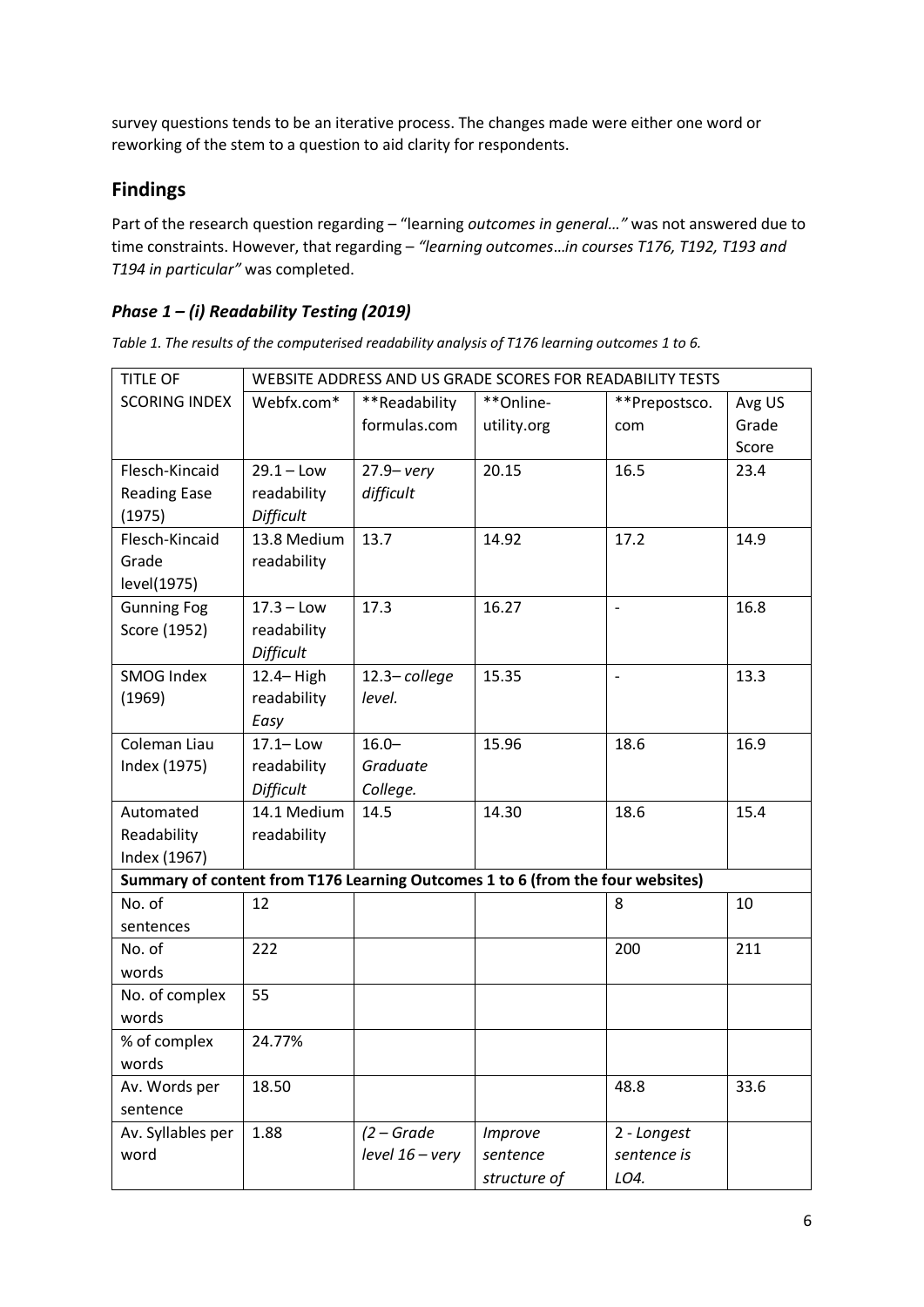|  | difficult to | LO3, LO4, LO5, |  |
|--|--------------|----------------|--|
|  | read)        | LO6.           |  |

*Notes*

The average grade scores (US) of all readability tests (last column) =  $16.8 + 5 = 21.8$  (22 years UK).

\*Webfx.com provided additional data in column 2.

\*\* Readabilityformulas.com, Online-utility.org and Prepostsco.com provided comments on LOs

As a rough guide US grade level 1 corresponds to ages 6–8. Reading level grade 8 corresponds to the typical reading level of a 14-year-old US child. Grade 12, the highest US secondary-school grade before college, corresponds to the reading level of a 17-year-old.

The six readability tests used in Phase I to test LOs in the T176 module indicated problems related to sentence length. This was measured manually by counting the number of syllables per sentence and the number of words per sentence for each LO in T176 (see Table 2). The manual analysis confirms the comments made by the computerised testing that Learning Outcomes 4, 5 and 6 would seem to pose problems to some readers (especially those whose second language is English) because the sentence length is too long and the average number of syllables per sentence is considerably different for LO's 1 to 3 and 4 to 6.

| <b>Learning Outcome (T176)</b> | <b>Syllables per sentence</b> | Words per sentence |
|--------------------------------|-------------------------------|--------------------|
|                                | 28                            | 19                 |
|                                | 35                            | 17                 |
|                                | 35                            | 17                 |
|                                | 48                            | 43.5               |
|                                | 57                            | 31                 |
|                                | 48.5                          | 24                 |

*Table 2. Manually calculated results for T176 Learning Outcomes 1 to 6.*

It can be seen clearly that LOs 1-6 for T176 show significant variation in the T176 LO syllables number per sentence. The adjusted figures for average reading age gave a UK value of 22 years – which might pose problems for students with English as a second language. In addition, Readability testing provides a guide for authors on the consistency of LO student accessibility.

### *Phase 1 – (ii) Comparing assignments where Learning Outcomes are directly mentioned in T176, T192, T193 and T194.*

*Table 3. Comparing assignments where Learning Outcomes are directly mentioned in T176, T192, T193 and T194.*

| Module | TMA01 | TMA02 | TMA03 | <b>Final Assessment</b> |
|--------|-------|-------|-------|-------------------------|
| T176   | Yes   | Yes   | N/A   | Yes (EMA)               |
| T192   | No    | No    | N/A   | Yes(emTMA03)            |
| T193   | No    | No    | N/A   | Yes(EMA)                |
| T194   | No    | No    | No    | XNo(CME81)              |

Analysis of assignments on the above modules showed that: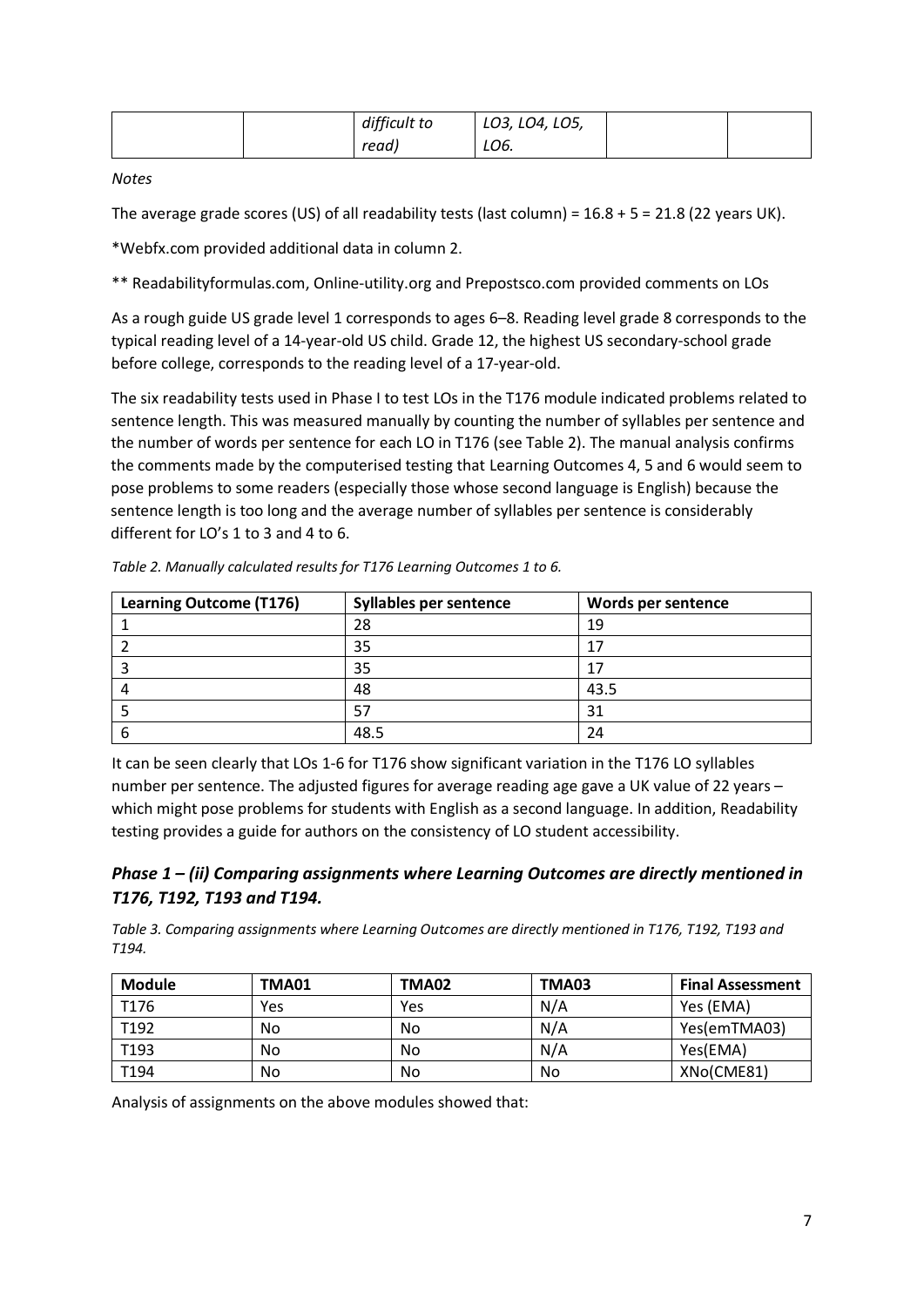- (i) Only T176 had TMA assignments, EMA questions and activities, or DARTs (Directed Activities Related to Text) that directly mentioned LOs throughout the module. Therefore students had plenty of engagement with LOs.
- (ii) T192/3 had no TMA questions related to LOs but did have a question in the EMAs. Therefore they had little prior engagement with LOs to help them in the EMAs.
- (iii) T194 had no DARTs in either TMAs or the EMA (see Appendix 3, Table 4). Therefore engagement with LOs for this module was not encouraged in the module design. So why have LOs in the first place!

### *Phase 2 – Student Activity T176 (Bath University, 2019)*

The *First stage* (see Figure 2)showed from their explanations that 83.8% students appeared to understand what the LO statement meant (n = 37), though that leaves 16.2% who couldn't explain in writing what the LO meant.

The *Second stage* showed that, of the 37 students surveyed, 76% held similar views about the LOs studied and their comments about improvements confirmed the results of the readability testing in Phase I i.e. that simpler language was needed in some of the LOs surveyed.

The *Third stage* of the student activity (Figure 2) had four questions for individual work – see Tables 4, 5, 6 ,7 and 8 below.

| Learning<br><b>Outcome</b><br>(LO) | <b>YES</b> | Yes % | <b>NO</b> | No %  | <b>NO</b><br><b>ANSWER</b> | <b>No</b><br>Answer<br>% | <b>Number</b><br>οf<br><b>Students</b><br>Sampled | Average<br>response<br>(Y/N/No<br>answer) |
|------------------------------------|------------|-------|-----------|-------|----------------------------|--------------------------|---------------------------------------------------|-------------------------------------------|
| LO <sub>1</sub>                    | 3          | 50%   | 2         | 33.3% |                            | 16.7%                    | 6                                                 |                                           |
| LO <sub>2</sub>                    | 2          | 33.3% | 4         | 66.7% | 0                          | 0.0%                     | 6                                                 | N                                         |
| LO <sub>3</sub>                    | 6          | 60%   | 3         | 30%   |                            | 10%                      | 10                                                |                                           |
| LO <sub>4</sub>                    | 1          | 12.5% | 3         | 37.5% | 4                          | 50%                      | 8                                                 | N                                         |
| LO <sub>5</sub>                    | 4          | 57%   | 0         | 0.0%  | 3                          | 43%                      | ᄀ                                                 | $\checkmark$                              |

*Table 4. Question: Did you read the Learning Outcomes at the start of the course?*

Total students sampled = 37.

Overall Result = Yes.

*Table 5. Question: Did you understand what they mean?*

| Learning<br><b>Outcome</b><br>(LO) | <b>YES</b>     | Yes % | <b>NO</b>      | No%   | <b>NO</b><br><b>ANSWER</b> | <b>No</b><br>Answer<br>% | <b>Number</b><br>οf<br><b>Students</b><br>Sampled | Average<br>response<br>(Y/N/No<br>answer) |
|------------------------------------|----------------|-------|----------------|-------|----------------------------|--------------------------|---------------------------------------------------|-------------------------------------------|
| LO <sub>1</sub>                    | 2              | 33.3% | 3              | 50%   | 1                          | 16.7%                    | 6                                                 | v                                         |
| LO <sub>2</sub>                    | $\overline{2}$ | 33.3% | 4              | 66.7% | 0                          | 0.0%                     | 6                                                 | N                                         |
| LO <sub>3</sub>                    | 3              | 30%   | 5              | 50%   | $\overline{2}$             | 20%                      | 10                                                | N                                         |
| LO <sub>4</sub>                    | 1              | 12.5% | 3              | 37.5% | $\overline{4}$             | 50%                      | 8                                                 | No<br>answer                              |
| LO <sub>5</sub>                    | 0              | 0.0%  | $\overline{2}$ | 28.6% | 5                          | 71.4%                    | 7                                                 | No<br>answer                              |

Total students sampled = 37.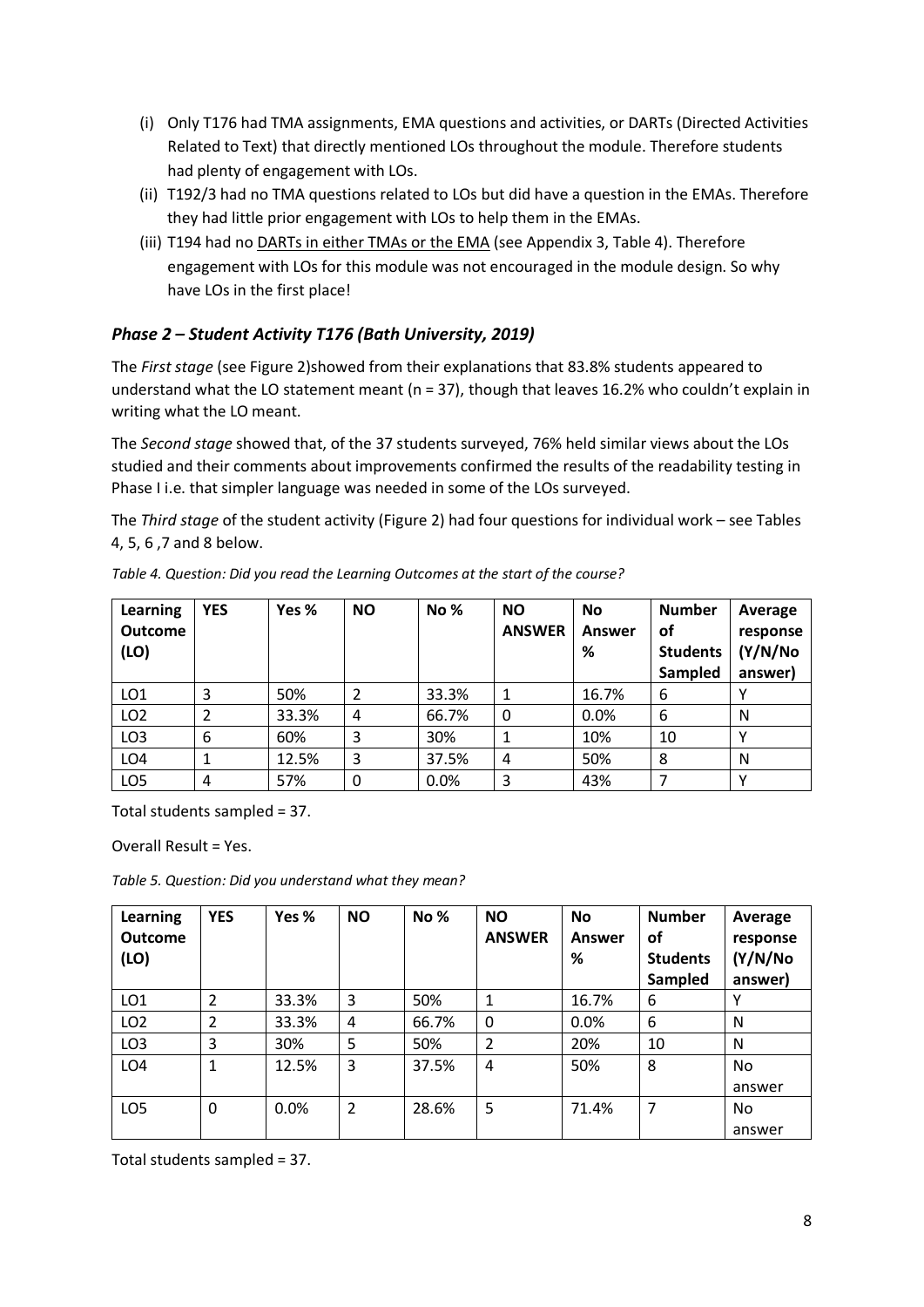#### Overall Result = No.

| Learning<br><b>Outcome</b><br>(LO) | <b>YES</b>     | Yes % | <b>NO</b>      | No %  | <b>NO</b><br><b>ANSWER</b> | <b>No</b><br>Answer<br>% | <b>Number</b><br>οf<br><b>Students</b><br>Sampled | Average<br>response<br>(Y/N/No<br>answer) |
|------------------------------------|----------------|-------|----------------|-------|----------------------------|--------------------------|---------------------------------------------------|-------------------------------------------|
| LO <sub>1</sub>                    | 3              | 50%   | $\mathbf{1}$   | 16.7% | $\overline{2}$             | 33.3%                    | 6                                                 | ۷                                         |
| LO <sub>2</sub>                    | 5              | 83.3% | $\mathbf{1}$   | 16.7% | $\mathbf 0$                | 0.0%                     | 6                                                 | Y                                         |
| LO <sub>3</sub>                    | 7              | 70%   | 3              | 30%   | $\mathbf 0$                | 0.0%                     | 10                                                | v                                         |
| LO <sub>4</sub>                    | $\overline{2}$ | 25%   | $\overline{2}$ | 25%   | 4                          | 50%                      | 8                                                 | No<br>answer                              |
| LO <sub>5</sub>                    | 3              | 43%   | 0              | 0.0%  | 4                          | 57%                      | 7                                                 | No<br>answer                              |

*Table 6. Question: Did you only read the Learning Outcomes when they appeared in the first TMA?*

Total students sampled = 37.

#### Overall Result = Yes.

*Table 7. Question: Did you refer to the LOs after the first TMA?*

| Learning<br><b>Outcome</b><br>(LO) | <b>YES</b> | Yes % | <b>NO</b>      | <b>No%</b> | <b>NO</b><br><b>ANSWER</b> | <b>No</b><br>Answer<br>% | <b>Number</b><br>οf<br><b>Students</b><br>Sampled | Average<br>response<br>(Y/N/No<br>answer). |
|------------------------------------|------------|-------|----------------|------------|----------------------------|--------------------------|---------------------------------------------------|--------------------------------------------|
| LO <sub>1</sub>                    | 2          | 33.3% | 3              | 50%        | 1                          | 16.7%                    | 6                                                 | v                                          |
| LO <sub>2</sub>                    | 2          | 33.3% | 4              | 66.7%      | 0                          | 0.0%                     | 6                                                 | N                                          |
| LO <sub>3</sub>                    | 3          | 30%   | 5              | 50%        | $\overline{2}$             | 20%                      | 10                                                | N                                          |
| LO <sub>4</sub>                    | 1          | 12.5% | 3              | 37.5%      | 4                          | 50%                      | 8                                                 | No.                                        |
|                                    |            |       |                |            |                            |                          |                                                   | answer                                     |
| LO <sub>5</sub>                    | 0          | 0.0%  | $\overline{2}$ | 28.6%      | 5                          | 71.4%                    | 7                                                 | No.                                        |
|                                    |            |       |                |            |                            |                          |                                                   | answer                                     |

Total students sampled = 37.

Overall Result = Yes.

*Table 8. Question: Would you have bothered with the LOs if they hadn't been included in a TMA?*

| <b>Learning</b><br><b>Outcome</b><br>(LO) | <b>YES</b> | Yes % | <b>NO</b> | <b>No%</b> | <b>NO</b><br><b>ANSWER</b> | <b>No</b><br>Answer<br>% | <b>Number</b><br>οf<br><b>Students</b><br>Sampled | Average<br>response<br>(Y/N/No<br>answer). |
|-------------------------------------------|------------|-------|-----------|------------|----------------------------|--------------------------|---------------------------------------------------|--------------------------------------------|
| LO <sub>1</sub>                           | 0          | 0.0%  | 4         | 66.7%      | 2                          | 33.3%                    | 6                                                 | N                                          |
| LO <sub>2</sub>                           | 2          | 33.3% | 4         | 66.7%      | 0                          | 0.0%                     | 6                                                 | N                                          |
| LO <sub>3</sub>                           | 3          | 30%   | 6         | 60%        |                            | 10%                      | 10                                                | N                                          |
| LO <sub>4</sub>                           | 0          | 0.0%  | 4         | 50%        | 4                          | 50%                      | 8                                                 | N/NO                                       |
|                                           |            |       |           |            |                            |                          |                                                   | answer                                     |
| LO <sub>5</sub>                           | 0          | 0.0%  | 1         | 14.3%      | 6                          | 85.7%                    | 7                                                 | No                                         |
|                                           |            |       |           |            |                            |                          |                                                   | answer                                     |

Total students sampled = 37.

Overall Result = No.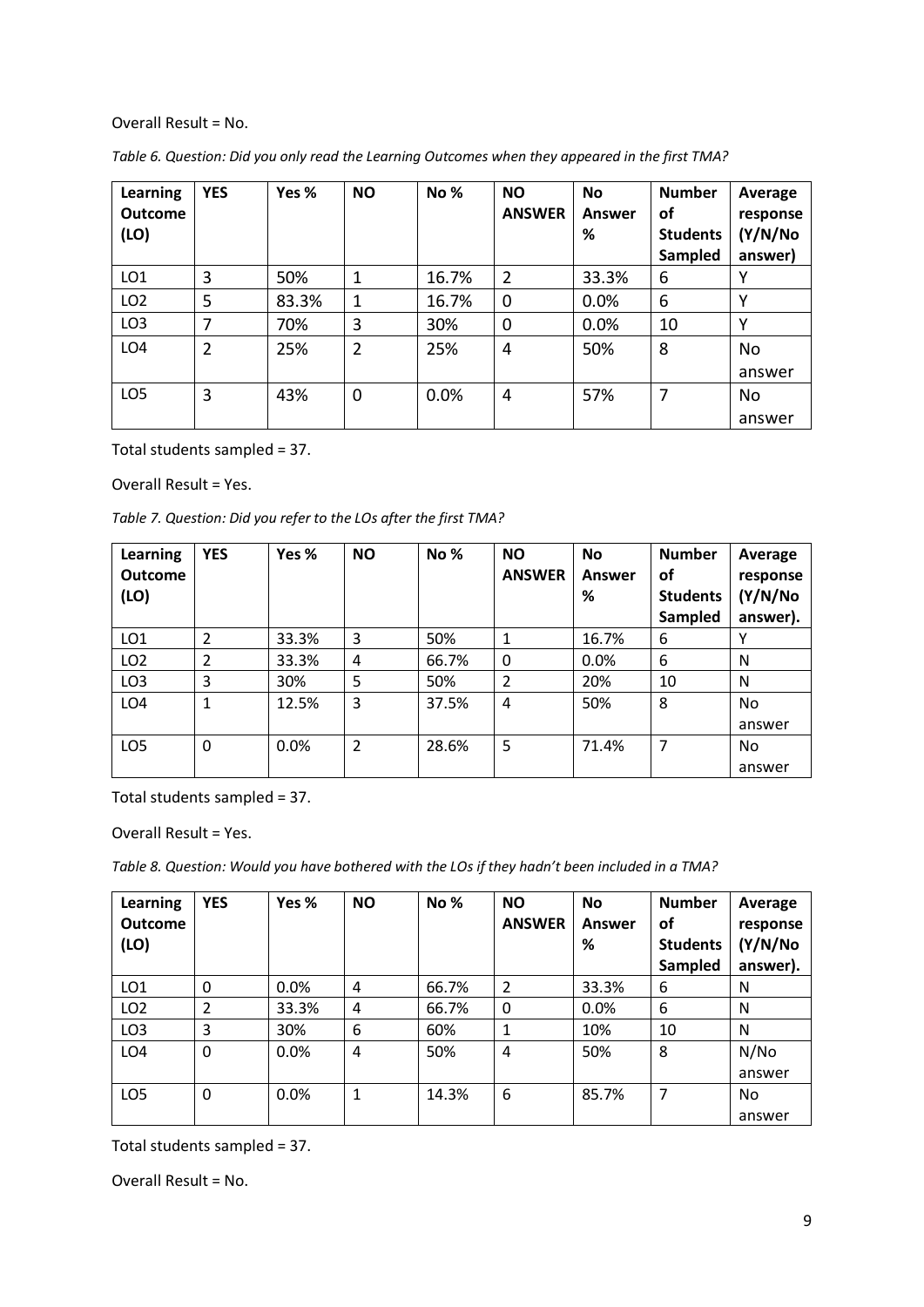Student responses confirmed the results of readability testing (i.e., some LOs would benefit from some language simplification). The results of this activity are shown in Appendix 2.

Including a question on LOs in the first T176 TMA may incentivise student engagement. However, the incentive to engage with LOs seems to be short lived after the first TMA - as

LOs were not perceived to be important to students for this Level 1 student sample.

\*DARTs or **D**irected **A**ctivities **R**elated to **Text**. are activities that are related directly to the text being studied (Davies, F. & Greene, T. 1981). This echoes ideas of John Biggs' 'Constructive Alignment' which Kinash and Knight (2013) describe as being "*Coined by John Biggs (2011) and arose out of a portfolio assessment designed to ask students to provide evidence of their learning, or how they achieved the learning outcomes of the subject."* Kinash and Knight make some pertinent comments about LOs e.g.

*"Words like 'know' and 'understand' are vague."*

*"It may also be useful to inform your students of the relevant tasks associated with each word."*

*"It is therefore important to write your learning outcomes in a way that is explicit, unambiguous and in plain language."*

*"Use plain, direct and accessible language. Avoid complex or long LOs. Use short and succinct phrases that still convey the overall message."*

However, no research evidence for these (useful) tips could be found to support them. This is one of the purposes of this project.

#### *Phases 3 and 4 – Comparison of survey's 1 and 2 results.*

#### *Survey design*

The 16 questions in Surveys 1 and 2 used either Likert psychometric scales, open ended questions, closed questions, rating questions or Multiple-Choice types. Qualtrics software was used to prepare and analyse the raw data. A four-point Likert Scale was chosen to avoid respondents opting for the 'safe' option of the third point (middle) response i.e. forcing a decision. When students were asked if they knew where LOs were in their modules, those modules where LOs were directly mentioned in assignments scored more highly than those where LOs were either totally absent in assignments or very poorly represented. Please see Table 3 (above – Phase I) for the comparison between T176, T192, T193 and T194.

Students were asked to choose 4 out of 10 phrases they associated with LOs. There were fewer negative responses from students who had completed their modules but an increase in negative responses from those students whose modules did not link assignment questions to the LOs.

In answer to the open question *"If you have another phrase that you think describes what a Learning Outcome is to you, please write it in the box below"* many students in both surveys (and the student activity at Bath University) could describe the 'function' of LOs in their modules but there were some who thought that LOs were "*more relevant for course design than a learning student trying to cram study in between other commitments." A*n illuminating observation i.e., that LOs were not written for students but for the academics designing modules.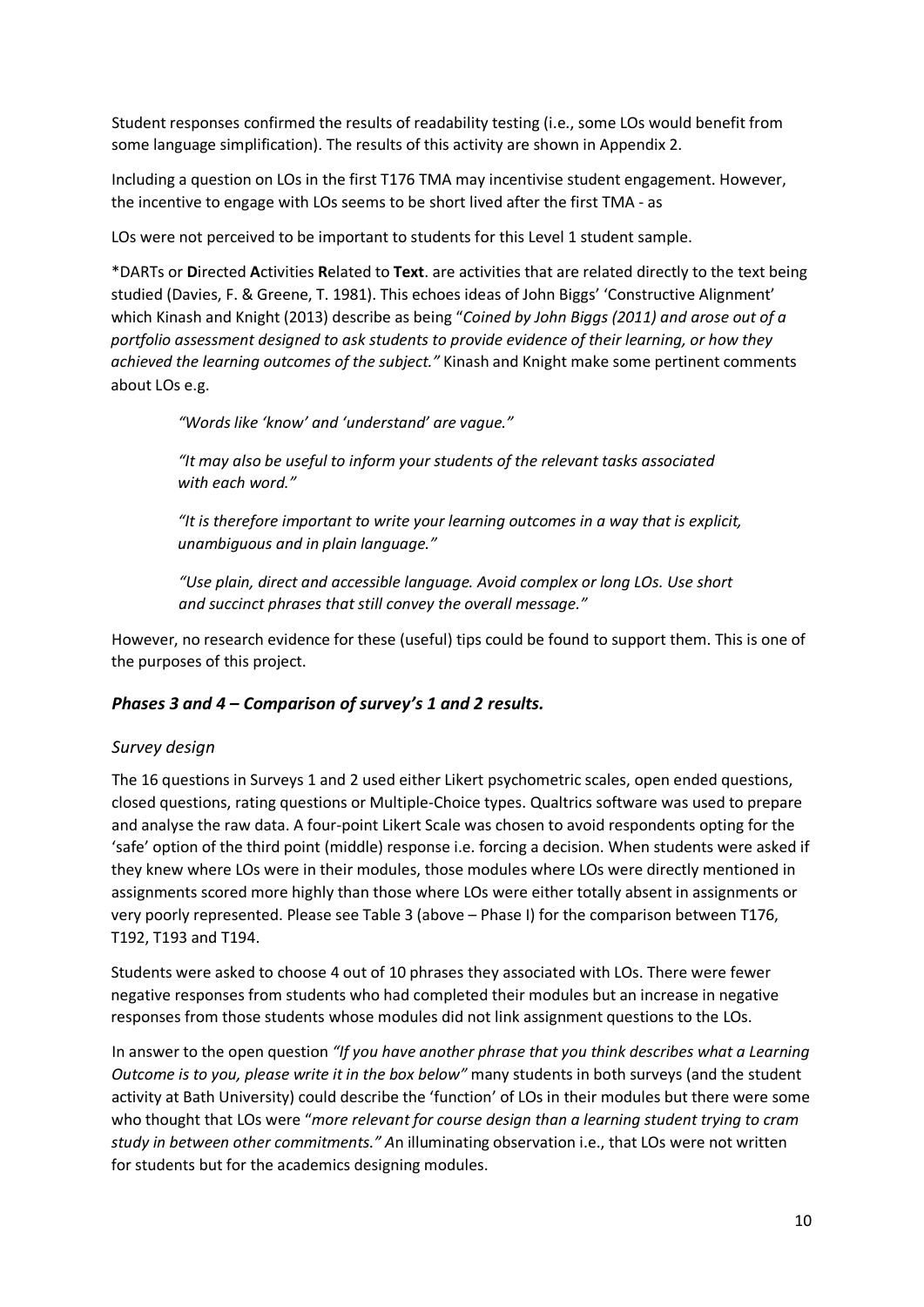Both surveys show student concerns about understanding the wording and content of LOs and that they 'understand' the reason for having LOs, but not necessarily what they mean. Also, both surveys indicate that students do read LOs throughout a module and this tends to increase as students work through the module resources i.e., those who have completed a module engage with LOs more than those who are only part- way through.

The 'importance' of LOs to students' success in a module was also measured as a check for consistency among questions in the surveys. This showed that the link between students' perceptions of success and the way in which LOs were incorporated in the design of the module was still an important factor (see Table 4).

*Table 9. Comparing the percentage of responses for Learning Outcomes as 'Very Important' to 'Moderately Important' in each survey. Question: Please rate how important the Learning Outcomes were to your success on the module(s)?*

| <b>Module</b> | <b>First survey</b> |             | <b>Second survey</b> |             |  |  |
|---------------|---------------------|-------------|----------------------|-------------|--|--|
|               | No. of responses    | % responses | No. of responses     | % responses |  |  |
|               | $(N = 18)$          |             | $(N = 64)$           |             |  |  |
| T176          | 15                  | 83.3%       | 49                   | 76.5%       |  |  |
| T192          | 11                  | 61%         | 45                   | 70.3%       |  |  |
| T193          | 10                  | 55.5%       | 44                   | 68.7%       |  |  |
| T194          | 10                  | 55.5%       | 43                   | 67.2%       |  |  |

Results in Table 9 indicate a decrease in the relative 'importance' students attached to LOs from T176> T192 > T193 > T194. This supports findings shown in Table 3 where we note; only T176 has LO activities throughout the module, T192/3 has fewer activities / TMA DARTs questions and T194 has no LOs in Activities, TMAs or the EMA.

We felt that it was important to obtain data from students about their interpretation of what they thought a learning outcome meant as well as how important it was. So, the cohort for Survey 1 contained students who were working through T176 plus students who had completed T192 – T194. The cohort for Survey 2 contained fewer T176 students than students who had completed T192 – T194. This was a useful difference as it gave us more data about what students 'understood' about the meaning of a LO.

In answer to multiple choice questions in both surveys, the data showed that most students 'understand' what LOs are for from the point of view of 'content' but there are still some students who are uncertain of the 'purpose' of LOs in a module. For example, some students relate LOs to the academic planning of courses (as there were in the Bath activity) suggesting students do not see LOs as being 'for them'. However, students who have completed modules are less likely to think that LOs have "*no purpose as far as I can tell".* Students who are still studying modules suspect that LOs are there to '*assess me'* whereas those who have completed modules are more likely to think that LOs are there "*to help me assess myself".*

To test the Readability analysis in Phase I, Surveys 1 and 2 contained a question asking students about the grammatical structure and the words used in LOs. The results were encouraging as they suggested that, as students work through a module, their literacy skills improve, helping them 'understand' LOs. However, the evidence from both surveys suggests students still find difficulty with words that are new to them. Perhaps a glossary to help students might be beneficial (especially those who have English as a second language). This evidence was also reflected in the findings from another part of both surveys.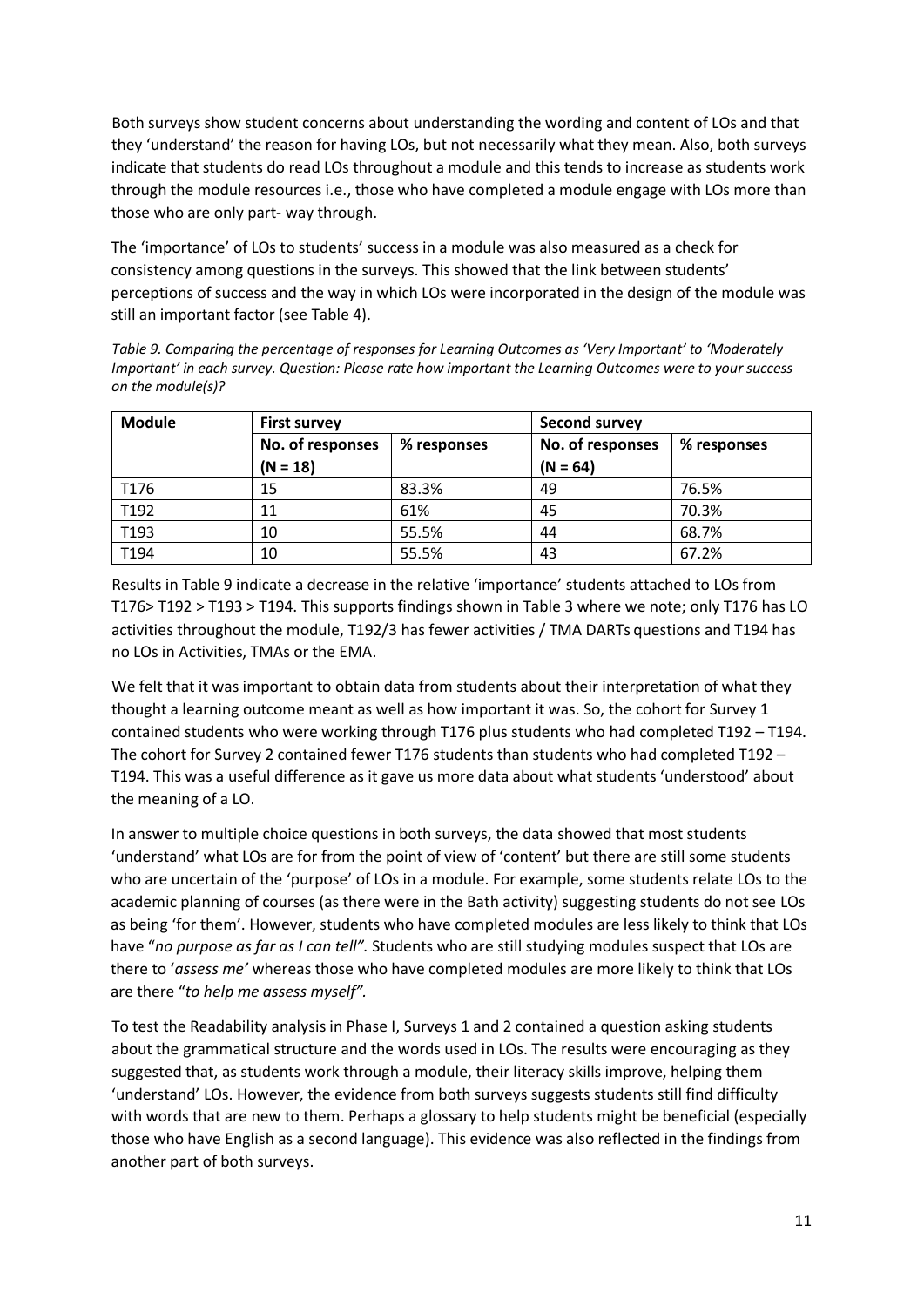Turning to the syntactic 'structure' of LOs, which was another of the features identified in the readability testing of Phase 1, we included a question on this aspect and found that many respondents expressed concern about the length and complexity of LOs. This confirmed our Phase 1 conclusion that many LOs are too long and complicated. Thus, we have provided data to support the suggestions of Kinash and Knight (2013) quoted above.

Another aspect implicit in the design of LOs is the assumption of the authors of the literary skills necessary to identify their 'key words' in a LO so they can be sure they have demonstrated the LO in their studies. To this end we included a question which tested for this. The results were encouraging, most students could identify a key word or phrase but there are still a proportion of students who may need help on how to do this.

Suggestion – perhaps include in the module resources some examples of statements with key words or phrases in them? Involve the linguistics experts in the OU? After all, in today's mass communications environment this is a skill which everyone needs.

An open question in both surveys was used to obtain suggestions from students on how they thought that LOs could be improved (in the modules sampled.) The results are shown in Table 10.

| <b>Student suggestions</b>                                                   | <b>Frequency</b> |
|------------------------------------------------------------------------------|------------------|
| Shorten sentences                                                            | 8                |
| Use bullet points                                                            | 6                |
| Simplify LOs in everyday terms *                                             | 5                |
| Give an example of LO                                                        | 4                |
| Put key words in bold type                                                   | 2                |
| Change the font of key words or phrases                                      |                  |
| Change the colour of font for key words or phrases. **                       |                  |
| Add the relevant LO to the beginning of an assessment / assignment question. | 1                |
| <b>TOTAL</b>                                                                 | 28               |

*Table 10. The type of positive suggestions made by students.*

#### *Notes*

\*One respondent made the point about "*wording for someone whose first language is not English".*

\*\*This may also help students with dyslexia.

It was interesting to note that, when the results were analysed for positive and negative suggestions Survey 2 had more positive comments and fewer negative comments than Survey 1. Also, Survey 2 showed a lower percentage of students who thought that the LOs were OK as they were. This seemed to reinforce the suggestion above that the students who had completed modules were more used to using the technical language of LOs and were more critical of the LOs as they gained experience in their studies (remembering that these are Level 1 students).

Within both our surveys, we included similar questions, but in different formats, to test if student responses showed any variations e.g., we constructed Multiple Choice Questions (MCQs) using existing LOs from the modules studied in four different formats. We concluded that the main criticisms of sentence length, number of key words, amount of information, too generic, not student friendly and too vague were repeated in both surveys but that students were keen to suggest how these aspects could be improved. There was also a Ranking Question at the end of the survey to give students an opportunity to choose suggestions to improve the presentation of LOs in modules. The most popular in both surveys was a video explanation of the LO in the module resources with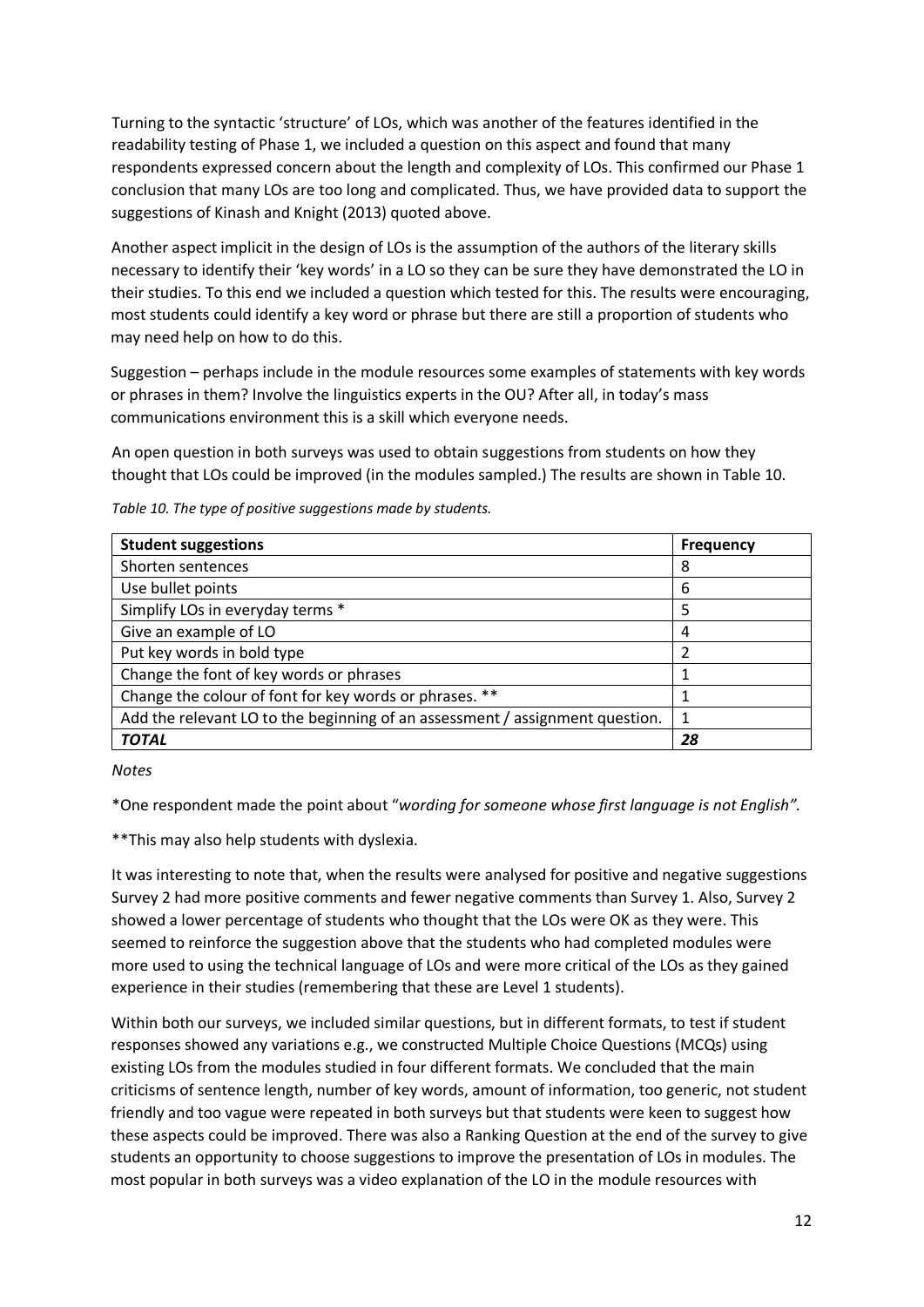someone explaining why they are important (particularly regarding future career prospects for engineering students), so this may increase students' engagement. There appear to be no video explanations of LOs in the modules being researched.

### **Implications**

### *Student experience*

As Associate Lecturers on T176 over several years we have noticed an element of frustration by students, mainly about LOs. This may partly account for the 'drop-out' rate on T176. By adopting some of the guidelines for LO design because of student feedback, retention may be improved.

### *Teaching*

By presenting the findings of this project, we hope to influence the design of LOs and to raise awareness amongst ALs about the importance of LOs in their teaching.

### *Strategic change and learning design*

It is interesting to note that OU Guidelines on LOs are available to design teams, but our research has shown (within the limits of the modules chosen) that these guidelines are not always followed.

Below are some guidelines for improving the design of Learning Outcomes based on the findings of this scholarship project. We conclude that, if these guidelines are followed, student engagement with Learning Outcomes will be improved.

#### *Guidelines or improving student engagement with Learning Outcomes (LOs)*

- 1. Including activities directly related to LOs in module resources and assessments or assignments seems to improve student engagement.
- 2. Presenting LOs as bullet points improves student engagement.
- 3. Short sentences improve LOs.
- 4. Only introduce one key word or phrase in a sentence e.g., instead of…

"*Apply the knowledge and understanding skills to engineering problems, including application of numerical methods, and demonstrate an ability to describe the application of these ideas both mathematically and in writing"*

…one long sentence; rewrite this as…

"*You will be expected to use your knowledge of engineering topics to solve problems. You will also be expected to use your engineering skills such as mathematics to solve problems.*

*These solutions will need to be described in written English and in logical mathematical steps"*

*…*three short sentences.

5. Key words or phrases in bold type in an LO (possibly in a different colour to help students with dyslexia.).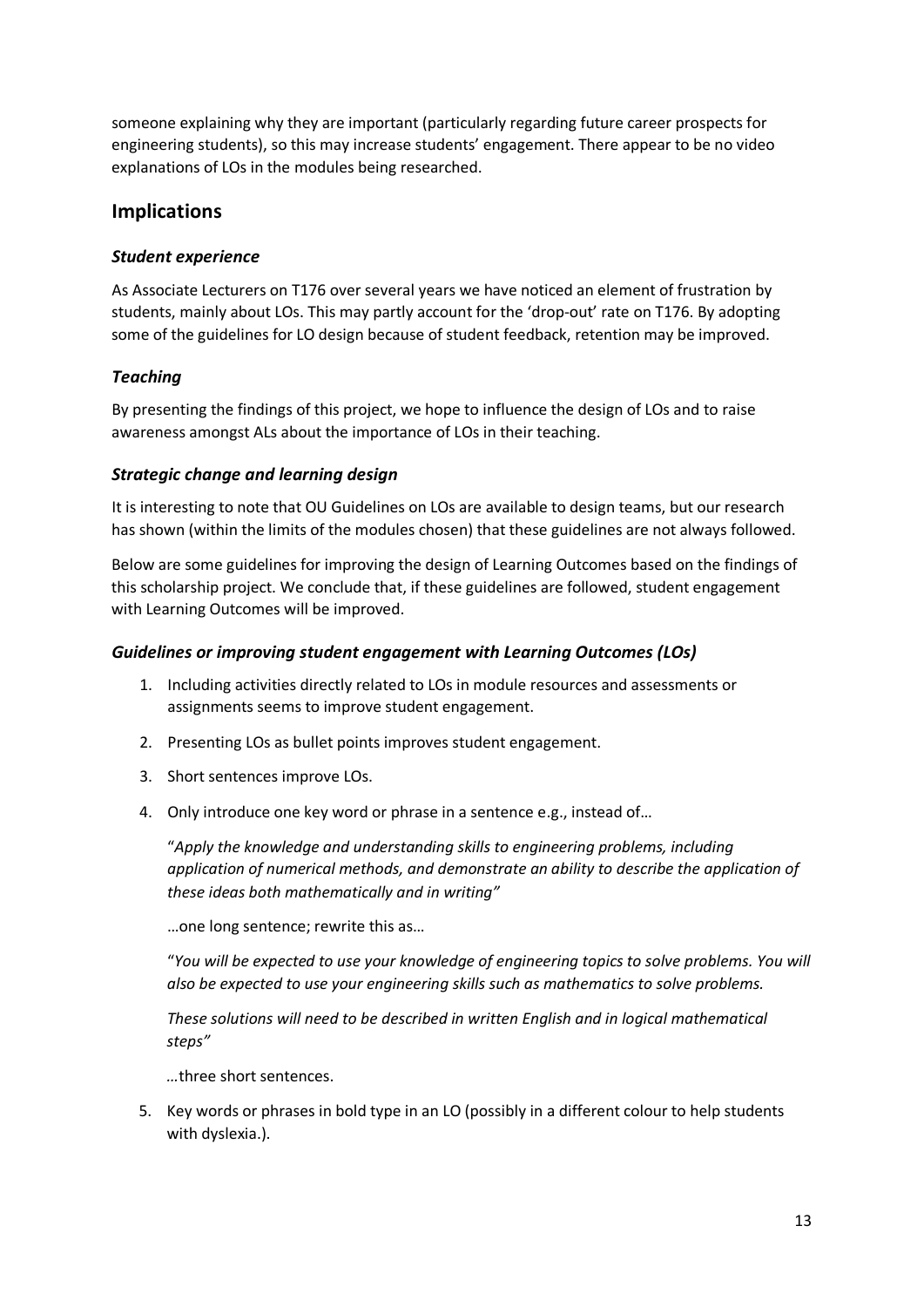- 6. Add the relevant LO to the beginning of an assignment, assessment, or activity to 'signpost' the importance of LOs to the student.
- 7. A 'Glossary of terms' used in LOs may be a useful support resource for students especially those whose second language is English e.g., the difference between knowledge and understanding.
- 8. Use 'everyday language' wherever possible especially at Level 1.
- 9. Examples of where LOs appear in module resources helps students understand LOs or a table of contents which includes where LOs appear in the module resources.
- 10. Video explanations of why LOs are important for future career progression may help in improving student engagement. Many students at Level 1 still have a long way to go in their studies before achieving their degree, let alone considering Chartered status. LOs are an important link with the UK-SPEC and this may not seem obvious at Level 1.

### **Deliverables**

eSTEeM project reference :19F-AY-EI-01 Alan Yate - Do OU students understand the Learning Outcomes on courses in general and in T176, T192, T193, T194 in particular?

These still need to be generated e.g. LO support resources for students to be accessed via the OU Library.

### **List of Figures**

| Figure 2. Flow diagram illustrating the stages in the 'group' administered interactive questionnaire |  |
|------------------------------------------------------------------------------------------------------|--|
|                                                                                                      |  |

## **List of Tables**

| Table 1. The results of the computerised readability analysis of T176 learning outcomes 1 to 6 6                                                                                                |  |
|-------------------------------------------------------------------------------------------------------------------------------------------------------------------------------------------------|--|
|                                                                                                                                                                                                 |  |
| Table 3. Comparing assignments where Learning Outcomes are directly mentioned in T176, T192,                                                                                                    |  |
| Table 4. Question: Did you read the Learning Outcomes at the start of the course?  8                                                                                                            |  |
|                                                                                                                                                                                                 |  |
| Table 6. Question: Did you only read the Learning Outcomes when they appeared in the first TMA? 9                                                                                               |  |
|                                                                                                                                                                                                 |  |
| Table 8. Question: Would you have bothered with the LOs if they hadn't been included in a TMA? 9                                                                                                |  |
| Table 9. Comparing the percentage of responses for Learning Outcomes as 'Very Important' to<br>'Moderately Important' in each survey. Question: Please rate how important the Learning Outcomes |  |
|                                                                                                                                                                                                 |  |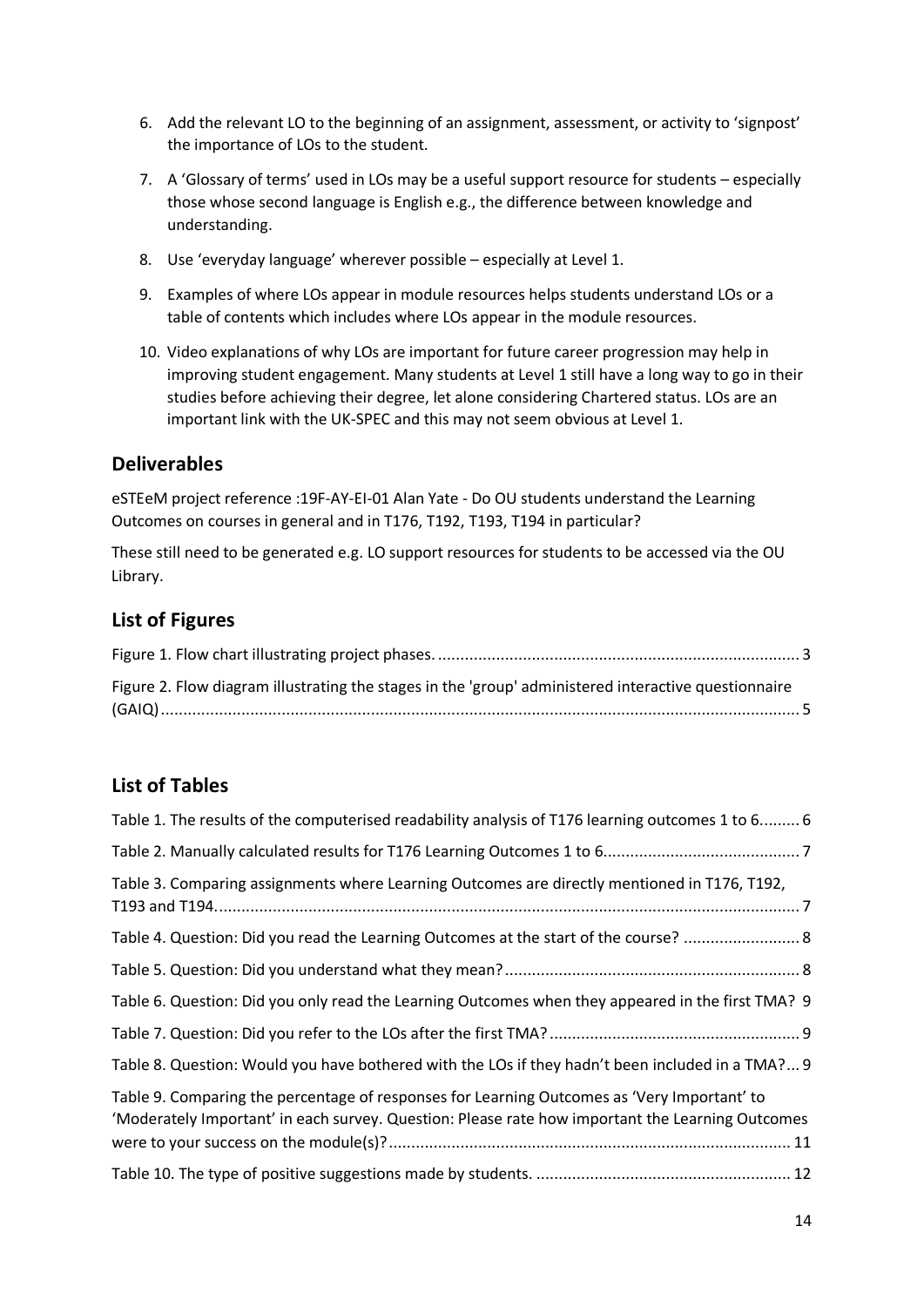# **References**

Biggs, J. & Tang, C. (2011), Teaching for Quality Learning at University: What the Student Does, Open University Press; 4th edition.

Brooks, S., Dobbins, K., Scott, J.A., Rawlinson, M., & Norman., R.I., (2014) Learning about learning outcomes: the student perspective, Teaching in Higher Education, 19:6, 721-733, DOI: [10.1080/13562517.2014.901964](https://doi.org/10.1080/13562517.2014.901964)

Kinash, S. and Knight, D. (2013), Gold Coast, Queensland: Office of Learning and Teaching, Bond University. ISBN: 9781922183118. http://epublications.bond.edu.au/tls/61 [https://pure.bond.edu.au/ws/portalfiles/portal/27949454/Assessment\\_Bond.pdf#page=27](https://pure.bond.edu.au/ws/portalfiles/portal/27949454/Assessment_Bond.pdf#page=27) (accessed 30.01.2020)

Kumpas-Lenkv, K., Eisenschmidt, E., Anneli Veispak, A., (2018) School of Educational Sciences, Tallinn University, Tallinn, Estonia. 'Does the design of learning outcomes matter from students' perspective?' Studies in Educational Evaluation, December 2018, Vol.59, pp.179-186.

Online Readability Testing:

- (i) Webfx.con (Accessed July October 2019)
- (ii) Readbilityformulas.com (Accessed July October 2019)
- (iii) Online-utility.org (Accessed July October 2019)
- (iv) Prepostsco.com (Accessed July October 2019)

University of Leicester Learning and Teaching website (Intended Learning Outcomes) [https://www2.le.ac.uk/offices/lli/designing-your-course/curriculum-design/focused-course](https://www2.le.ac.uk/offices/lli/designing-your-course/curriculum-design/focused-course-design/intended-learning-outcomes)[design/intended-learning-outcomes](https://www2.le.ac.uk/offices/lli/designing-your-course/curriculum-design/focused-course-design/intended-learning-outcomes)

Yerushalmi, E., Henderson, C., Mamudi, W., Singh, C., Lin, S.; (2012) "The Group Administered Interactive Questionnaire: An Alternative to Individual Interviews"; AIP Conference Proceedings **1413**, 97 (2012).

### **University Approvals Processes**

- *SRPP/SSPP –Application number 2019/104*
- *Ethical review –Reference number HREC/3356*
- *Data Protection Impact Assessment/Compliance Check – A Data Protection Impact Assessment/Compliance Check was obtained according to the Open University's code of practice and procedures before embarking on this project. Data Protection registration number XXXX*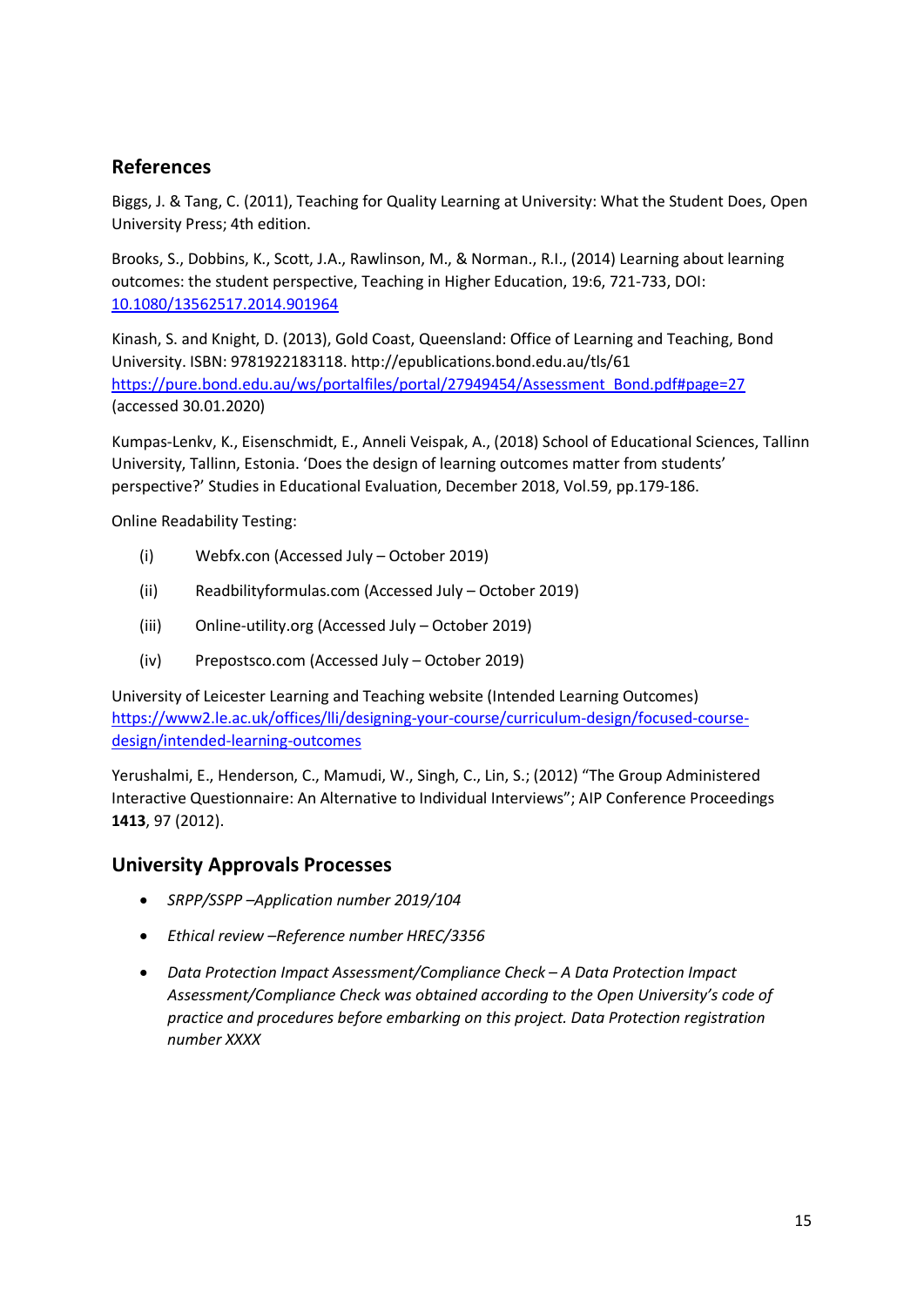# **Appendices**

# *Appendix A*

*Table 11. The results of the computerised readability analysis of T176 Learning Outcomes 1 to 6.*

| <b>Title of scoring</b>                                                                                               | Website address and grade scores for readability tests |                                      |                        |                    |                   |  |  |  |  |  |  |
|-----------------------------------------------------------------------------------------------------------------------|--------------------------------------------------------|--------------------------------------|------------------------|--------------------|-------------------|--|--|--|--|--|--|
| index                                                                                                                 | Webfx.com                                              | Readability<br>formulas.com          | Online-<br>utility.org | Prepostsco.<br>com | Average<br>Scores |  |  |  |  |  |  |
| Flesch-Kincaid<br><b>Reading Ease</b><br>(1975)                                                                       | $29.1(22.7) -$<br>Low<br>readability                   | $27.9(22.7)$ –<br>very difficult     | 20.15 (12.78)          | 16.5(12.9)         | 23.4<br>(17.77)   |  |  |  |  |  |  |
| Flesch-Kincaid<br>Grade level (1975)                                                                                  | 13.8 (15.2)<br>Medium<br>readability                   |                                      | 14.92 (16.54)          | 17.2(18.6)         | 14.9<br>(16.39)   |  |  |  |  |  |  |
| <b>Gunning Fog Score</b><br>(1952)                                                                                    | $17.3(18.7) -$<br>Low<br>readability                   | 17.3(18.7)                           | 16.27 (17.77)          | $-(-)$             | 16.8<br>(18.39)   |  |  |  |  |  |  |
| SMOG Index (1969)                                                                                                     | $12.4(13.4) -$<br>High<br>readability                  | $12.3(13.4) -$<br>college level.     | 15.35 (16.53)          | $-(-)$             | 13.3<br>(14.44)   |  |  |  |  |  |  |
| Coleman Liau Index<br>(1975)                                                                                          | $17.1(19.1) -$<br>Low<br>readability                   | $16.0(17) -$<br>Graduate<br>College. | 15.96 (17.78)          | 18.6 (18.4)        | 16.9<br>(18.07)   |  |  |  |  |  |  |
| Automated<br>Readability Index<br>(1967)                                                                              | $14.1(16.7) -$<br>Medium<br>readability                | $14.5(-)$                            | 14.30 (16.80)          | 18.6 (20.2)        | 15.4 (17.9)       |  |  |  |  |  |  |
| Average grade level (US) of all the readability tests = $16.8 + 5 = 21.8$ (22 years UK)<br>$(17.6 + 5 = 23.1$ YRS UK) |                                                        |                                      |                        |                    |                   |  |  |  |  |  |  |
| No. of sentences                                                                                                      | 12(10)                                                 | (10)                                 | (10)                   | 8(7)               | 10(9.5)           |  |  |  |  |  |  |
| No. of words                                                                                                          | 222 (204)                                              | (204)                                | (204)                  | 200 (200)          | 211 (203)         |  |  |  |  |  |  |
| No. of complex<br>words                                                                                               | 55 (54)                                                | (54)                                 | $(-)$                  | $-(-)$             | (54)              |  |  |  |  |  |  |
| % of complex<br>words                                                                                                 | 24.77%<br>(26.4%)                                      | $(-)$                                | $(-)$                  | $-(-)$             |                   |  |  |  |  |  |  |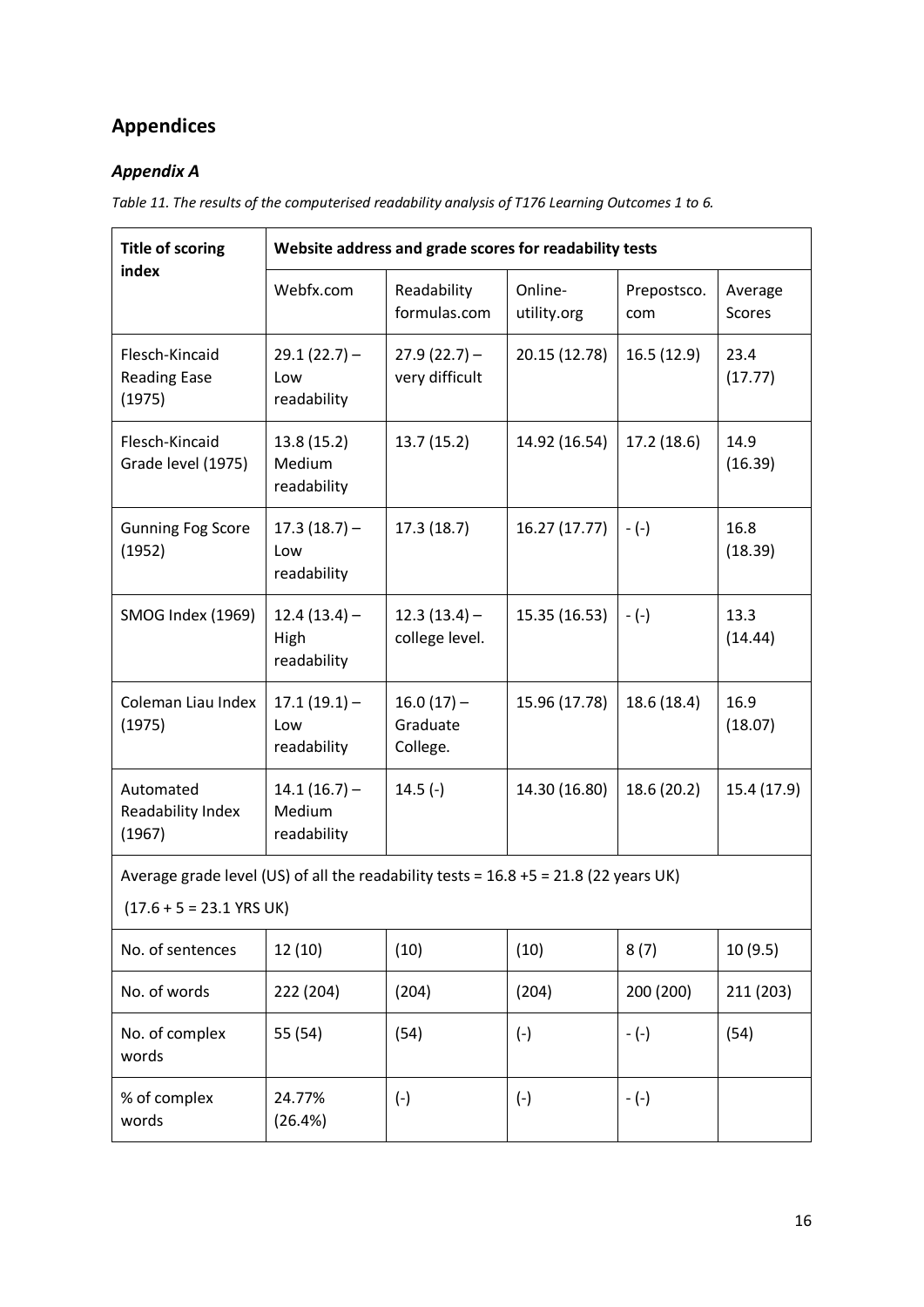| Av. Words per<br>sentence | 18.50 (20.4) | (20)                                                     | (20.4)                                                                  | 48.8 (28.6)                            | $33.6*$<br>(22.35) |
|---------------------------|--------------|----------------------------------------------------------|-------------------------------------------------------------------------|----------------------------------------|--------------------|
| Av. Syllables per<br>word | 1.88(1.93)   | $(2 - Grade$<br>level 16 - very<br>difficult to<br>read) | (2.05)<br>Improve<br>sentence<br>structure of<br>LO3, LO4,<br>LO5, LO6. | 2(2)<br>Longest<br>sentence is<br>LO4. | (1.995)            |

NB – Figures in brackets are recalculated scores after adding full stops to subheadings and eliminating numbers and bullet points from the original LOs for T176.

As a rough guide US grade level 1 corresponds to ages 6–8. Reading level grade 8 corresponds to the typical reading level of a 14-year-old US child. Grade 12, the highest US secondary-school grade before college, corresponds to the reading level of a 17-year-old.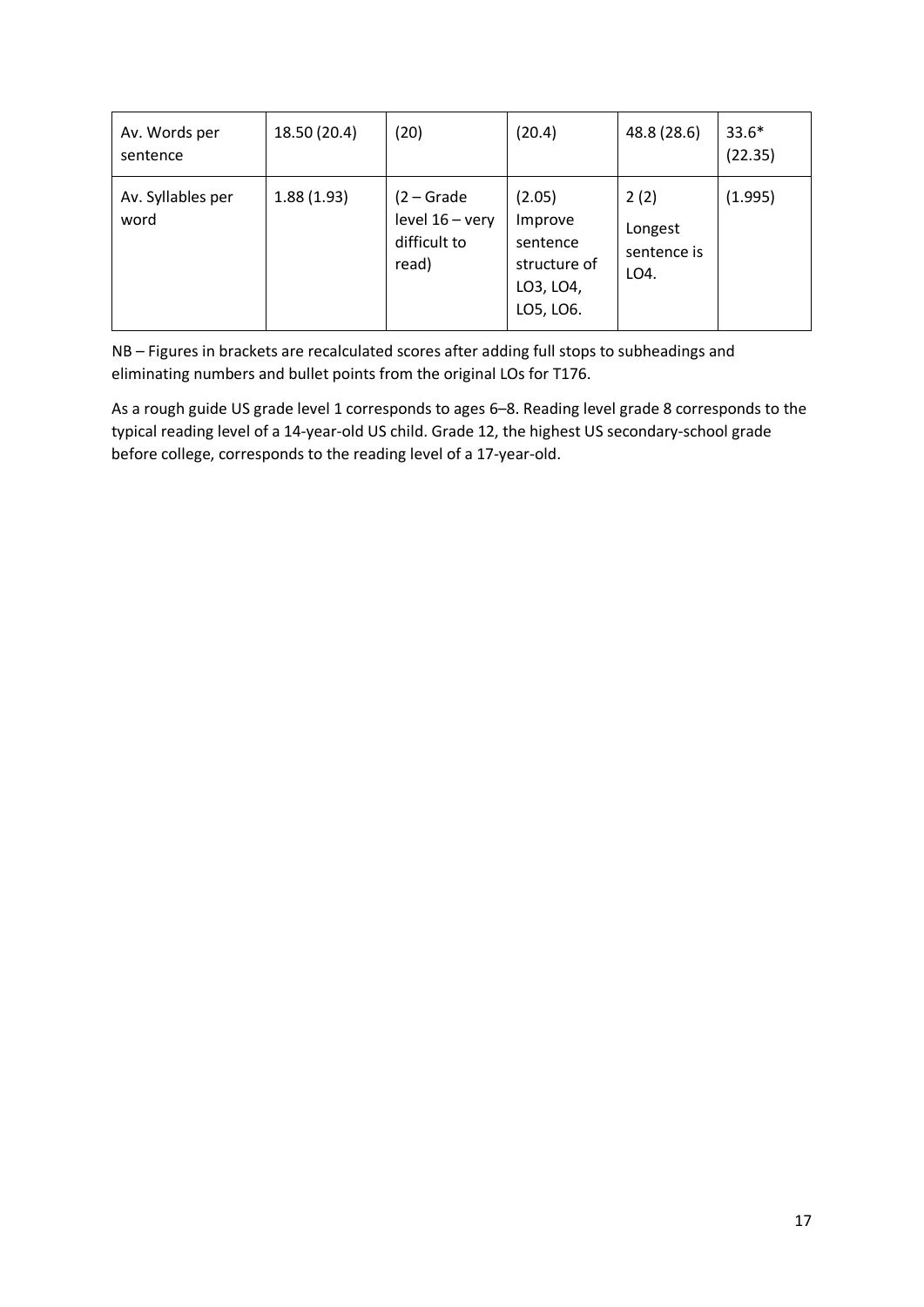### *Appendix B*

### *An example handout used in the student activity at Bath University (2019)*

There were 5 groups of 4 students in two tutor groups (40 students) in this activity. Each group of 5 students had a different Learning Outcome from T176 to comment on. Space for students to comment on has been deleted.

#### **STUDENT HANDOUT – LEARNING OUTCOME 1.**

### T176 - LEARNING OUTCOME 1

### **"Knowledge and understanding**

1. Demonstrate knowledge and understanding of a topic in engineering by consideration of the underlying principles, concepts and motivations."

This worksheet is to find out what you think about the Learning Outcomes on T176 as part of a research project to help to improve the module content of T176.

Please write your comments on both sides. Thank you for your help,

Best wishes

Alan Yate and Steve Dutch (T176 tutors).

(i) Working on your own, write down what you think this statement means in the space below. Please read each key word carefully e.g., what is meant by 'demonstrate' ? Are there any words which do not make sense to you? Spend about 5 minutes on this.

(ii) Now discuss your answer with either a partner in your group or in groups of three and compare what each person wrote down. Make notes in the space below and spend about 5 minutes on this task:

(iii) After the discussion, rewrite in the space below how you think this Learning Outcome could be improved to make it easier to understand. Spend about 5 minutes on this task.

(iv) Now please write any comments in the space below which you feel might help students to understand what the Learning Outcomes mean to them in future versions of T176 e.g.

- Did you read the Learning Outcomes at the start of the course?
- Did you understand what they meant?
- Did you only read the Learning Outcomes when they appeared in the first TMA?
- Did you refer to the Learning outcomes after the first TMA?

Would you have bothered with the Learning Outcomes if they hadn't been included in a TMA? Please spend about 5 minutes on this task. Thank you.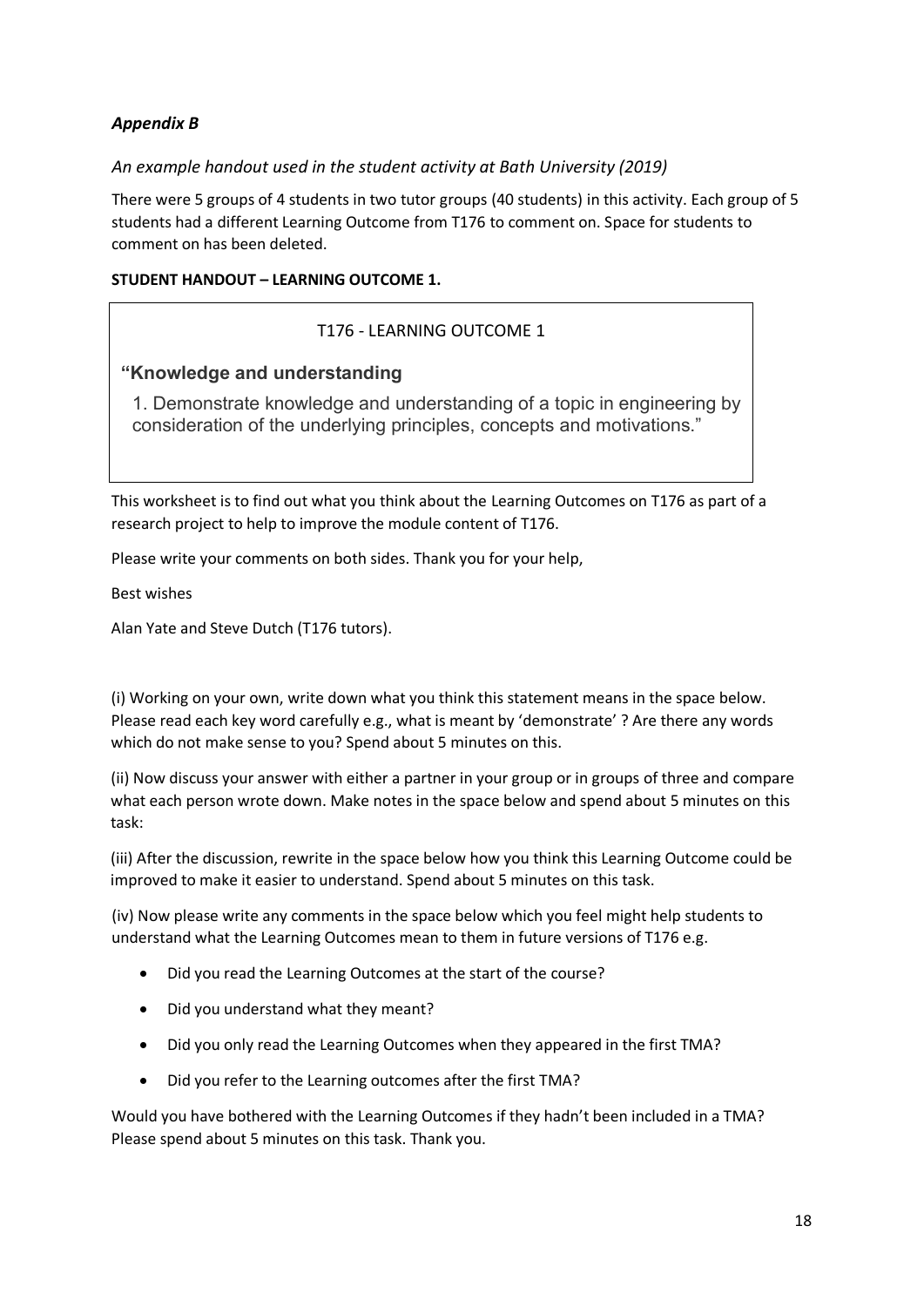### *Appendix C*

|                |                             |                                               | (30.07.2019 & 06.08.2019) Steve Dutch & Alan Yate       |                                     |                                   |                                     |                                     |                                        |                         |                         |                                                                                            |
|----------------|-----------------------------|-----------------------------------------------|---------------------------------------------------------|-------------------------------------|-----------------------------------|-------------------------------------|-------------------------------------|----------------------------------------|-------------------------|-------------------------|--------------------------------------------------------------------------------------------|
| LO             |                             |                                               | <b>SURVEY ITEM</b>                                      | Sample<br>No.                       | Sample<br>group                   | <b>Notes</b>                        |                                     |                                        |                         |                         |                                                                                            |
| No.            | (i)<br>Y/N                  | (ii)<br>Suggestion<br>$\overline{\mathsf{s}}$ | (iii) Changes                                           | (a) $Y/N$                           | $(b)$ Y/N                         | (iv)<br>$(c)$ Y/N                   | (d) Y/N                             | $(e)$ Y/N                              |                         |                         |                                                                                            |
| $\mathbf{1}$   | Y                           | Simpler key<br>words                          | 'Demonstrate' to 'show' or<br>'explain'.                | Y                                   | $\alpha$                          | $\alpha$                            | Y                                   | $\sim$                                 | $\mathbf{1}$            | AY                      |                                                                                            |
| $\mathbf{1}$   | N                           |                                               | 'show' instead of<br>'demonstrate'                      | Y                                   | Y                                 | $\mathbb{N}$                        | N                                   | N                                      | $\overline{2}$          | $\overline{u}$          |                                                                                            |
| $\mathbf{1}$   | v                           | $\sim$                                        | 'show' - simple English                                 | $\mathbf N$                         | Y                                 | v                                   | Y                                   | N                                      | $\overline{\mathbf{3}}$ | $\boldsymbol{u}$        | 'Less jargony'                                                                             |
| $\mathbf{1}$   | Ÿ                           | ä,                                            | 'Explain' or 'show' instead<br>of demonstrate           | Y                                   | Y                                 | Y                                   | N                                   | $\mathsf{N}$                           | $\overline{a}$          | $\overline{u}$          |                                                                                            |
| $\mathbf 1$    | v                           | $\sim$                                        | Rewording 'show'                                        | $\overline{a}$                      | $\sim$                            | $\sim$                              | $\sim$                              | $\sim$                                 | 5                       | u                       |                                                                                            |
| $\mathbf{1}$   | v                           |                                               |                                                         | $\mathbb{N}$                        | N                                 | Y                                   | N                                   | $\mathbb{N}$                           | $\mathbf{1}$            | SD                      |                                                                                            |
|                | $Y =$<br>5/6<br>$N=1/$<br>6 | $Y = 6/[6]$ sd1]                              | 'show' or 'explain' instead<br>of 'demonstrate' = $5/6$ | $Y = 3/6$<br>$N = 2/6$<br>$X = 1/6$ | $Y = 3/6$<br>$N=1/6$<br>$X = 2/6$ | $Y = 3/6$<br>$N = 1/6$<br>$X = 2/6$ | $Y = 2/6$<br>$N = 3/6$<br>$X = 1/6$ | $Y = 0/6$<br>$N =$<br>4/6<br>$X = 2/6$ |                         |                         | <b>TOTALS FOR LO 1</b>                                                                     |
| $\overline{2}$ | N                           | Not specific<br>'target'.                     | Loose wording - could be<br>any module                  | $\mathsf{N}$                        | Y                                 | ٧                                   | v                                   | $\mathbb{N}$                           | 6                       | AY                      | 'Measureable rather than<br>qualitative'                                                   |
| $\overline{2}$ | N                           |                                               |                                                         | $\mathsf{N}$                        | N                                 | N                                   | N                                   | N                                      | $\overline{7}$          | $\boldsymbol{\mu}$      | 'Meaningless statement - could<br>apply to any module by changing<br>the word engineering' |
| $\overline{2}$ | Y                           | A 'target'<br>achieveme<br>nt<br>needed sd2). | Specific targets and basic<br>English needed.           | Y                                   | Y                                 | N                                   | ٧                                   | Y                                      | 8                       | $\boldsymbol{u}$        |                                                                                            |
| $\overline{ }$ | $\checkmark$                |                                               |                                                         | $\vee$                              | v                                 | N                                   | N                                   | $\vee$                                 | $\alpha$                | $\overline{\mathbf{a}}$ |                                                                                            |

*Table 12. The results from the student activity at Bath University.*

| 2                       | Ÿ       |                |                              | N          | Y            | Υ         | N         | N            | 3              | SD               |                            |
|-------------------------|---------|----------------|------------------------------|------------|--------------|-----------|-----------|--------------|----------------|------------------|----------------------------|
| $\overline{2}$          | N       | 'struggled     |                              | N          | Ÿ            | Y         | N         | N            | $\mathbf{1}$   | $\alpha$         |                            |
|                         |         | to express     |                              |            |              |           |           |              |                |                  |                            |
|                         |         | in own         |                              |            |              |           |           |              |                |                  |                            |
|                         |         | words'         |                              |            |              |           |           |              |                |                  |                            |
|                         | $Y =$   | 'TARGETS'      | <b>WORDING NOT CLEAR</b>     | $Y = 2/6$  | $Y = 5/6$    | $Y = 3/6$ | $Y = 2/6$ | $Y = 2/6$    |                |                  | <b>TOTALS FOR LO 2</b>     |
|                         | 3/6     | <b>NEEDED</b>  |                              | $N = 4/6$  | $N = 1/6$    | $N =$     | $N =$     | $N =$        |                |                  |                            |
|                         | $N =$   |                |                              |            |              | 3/6       | 4/6       | 4/6          |                |                  |                            |
|                         | 3/6     |                |                              |            |              |           |           |              |                |                  |                            |
| $3$ [sd3]               | Y       | $\blacksquare$ | None needed                  | Y          | $\mathsf{N}$ | N         | Y         | Y            | 10             | AY               | 'LO's too vague'           |
| 3                       | N       | ÷.             | 'Didn't understand the       | Y          | N            | Y         | L.        | N            | 11             | $\alpha$         |                            |
|                         |         |                | question'                    |            |              |           |           |              |                |                  |                            |
| 3                       | Y       | ÷,             | ÷                            | Y          | Y            | Y         | Y         | Ν            | 12             | $\boldsymbol{u}$ | 'partly' for (iv) a        |
| $\overline{3}$          | Y       | 'easy to       |                              | Y          | Y            | Y         | N         | N            | 13             | $\boldsymbol{u}$ | (iv)b-'some harder than    |
|                         |         | understand     |                              |            |              |           |           |              |                |                  | others'                    |
|                         |         | $\lambda$      |                              |            |              |           |           |              |                |                  |                            |
| 3                       | Y       |                | ×.                           | Ÿ          | Y            | N         | N         | Y            | 14             | $\overline{u}$   |                            |
| $\overline{\mathbf{3}}$ | Y       | 'Everyone      | ÷.                           | N          | Y            | Y         | N         | N            | 4              | <b>SD</b>        |                            |
|                         |         | had similar    |                              |            |              |           |           |              |                |                  |                            |
|                         |         | views'         |                              |            |              |           |           |              |                |                  |                            |
| 3                       | Y       | ÷              | Not change anything          | ä,         | ÷.           | ä,        | ä,        | $\mathbf{r}$ | 5              | $\boldsymbol{u}$ |                            |
| 3                       | Ÿ       | ÷.             | 'Not broken don't fix'       | N          | Y            | Y         | N         | Y            | 6              | $\alpha$         |                            |
| 3                       | Ÿ       | ÷.             | 'Follow instructions' rather | Y          | Ÿ            | N         | Y         | N            | $\overline{7}$ | $\boldsymbol{u}$ |                            |
|                         |         |                | than 'interpret'             |            |              |           |           |              |                |                  |                            |
| 3                       | 'partl  | ٠              | 'Use bullet points'          | N          | Y            | Y         | N         | N            | 8              | $\boldsymbol{u}$ | (ii) missed out 'published |
|                         | v       |                |                              |            |              |           |           |              |                |                  | sources'                   |
|                         | YΞ      |                | 'Follow instructions' rather | $Y = 6/10$ | $Y = 7/10$   | $Y =$     | $Y =$     | $Y =$        |                |                  | <b>TOTALS FOR LO 3</b>     |
|                         | 9/10    |                | than 'interpret'             | $N = 3/10$ | $N = 3/10$   | 6/10      | 3/10      | 3/10         |                |                  |                            |
|                         | $N=1/1$ |                | 'Use bullet points'          | $X = 1/10$ |              | $N =$     | $N =$     | $N =$        |                |                  |                            |
|                         | ō       |                |                              |            |              | 3/10      | 5/10      | 6/10         |                |                  |                            |
|                         |         |                |                              |            |              | $X =$     | $X =$     | $X =$        |                |                  |                            |
|                         |         |                |                              |            |              | 1/10      | 2/10      | 1/10         |                |                  |                            |
| $4$ [sd4]               | Y       | All similar    | 'Make the outcomes more      | N          | Y            | Y         | N         | N            | 15             | AY               |                            |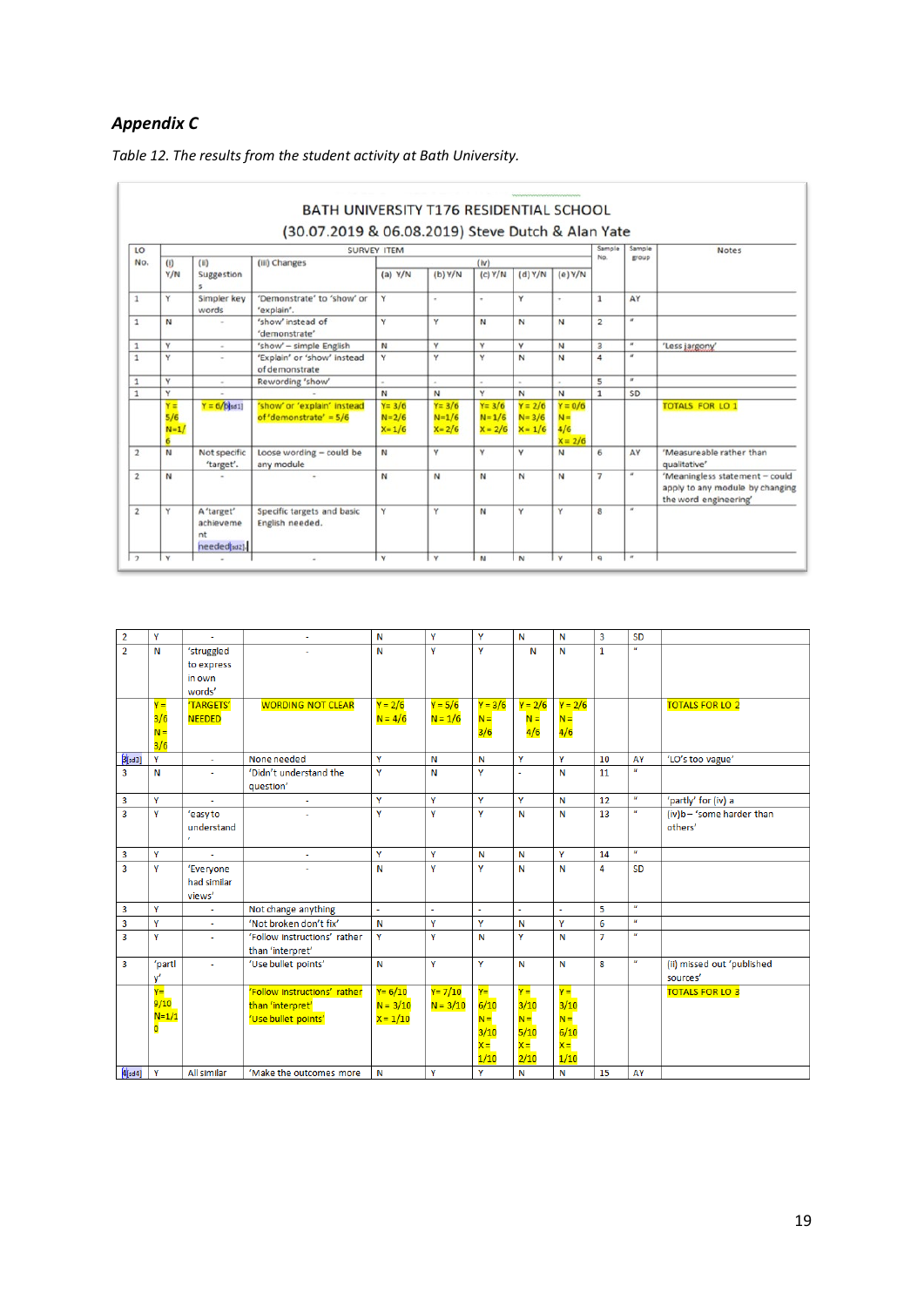| v     | 'Examples     | 'Activities on report   | -         | $\overline{\phantom{0}}$ |           |                               | ۰         | 17 | $\overline{u}$ |                        |
|-------|---------------|-------------------------|-----------|--------------------------|-----------|-------------------------------|-----------|----|----------------|------------------------|
|       | of reports?   | writing. Shorter LO's?  |           |                          |           |                               |           |    |                |                        |
|       | Outdated      |                         |           |                          |           |                               |           |    |                |                        |
|       | material?'    |                         |           |                          |           |                               |           |    |                |                        |
| v     | Similar       | Bullet points - shorter | Υ         |                          |           | N                             | $\sim$    | 18 | $\overline{u}$ |                        |
|       | views.        | sentences.              |           |                          |           |                               |           |    |                |                        |
| $Y =$ | Similar       | Bullet points - shorter | $Y = 4/7$ | $Y = 3/7$                | $Y = 0/7$ | $Y = 0/7$                     | $Y = 0/7$ |    |                | <b>TOTALS FOR LO 5</b> |
| 6/7   | $views = 5/7$ | sentences 3/7           | $N = 0/7$ | $N = 0/7$                | $N =$     | $N =$                         | $N =$     |    |                |                        |
| $N =$ |               |                         | $X = 3/7$ | $X = 4/7$                | 1/7       |                               | 1/7       |    |                |                        |
| 1/7   |               |                         |           |                          |           | $X = 6/7$ $X = 5/7$ $X = 6/7$ |           |    |                |                        |

#### **KEY**

- Means not answered (X= no answer given.).

 $AY = Alan's group$ 

SD = Steve's group

 $(iv)$  a – e for convenience of analysis the bullet points on the survey were replaced with letters.

TOTAL SAMPLE = 37 STUDENTS ON T176 RESIDENTIAL SCHOOL.

Note: Yellow highlighting shows the totals for Learning Outcomes 1 to 5.

#### Comments:

- 1. Activity (i) was coded as a simple Yes/No answer if it was judged that the student 'understood' the
- 2. LO in the description they made so could be expressed as a percentage.
- 3. Activities (ii) and (iii) were coded as 'suggestions' (Question ii) and 'changes' (Question iii.)
- 4. Activity (iv) on the original handout only had bullet points for the 5 subsections. To code the responses to give some data which could be analysed, the bullet points were replaced by Sub-sections (a) – (e). This is how the responses appear in the results table .
- 5. The results for Activity (iv) were extracted and converted into percentages for each LO, using 'Yes' / 'No' / No answer (X) so that a comparison between the 5 LOs surveyed could be made. Please see Table 14.

*Table 13. Percentages for responses to question (iv) parts a to e.*

| <b>Item</b><br>(iv) | Percentage of Learning Outcome (LO) number (T176) |      |      |         |       |      |         |    |     |         |      |      |         |      |      |
|---------------------|---------------------------------------------------|------|------|---------|-------|------|---------|----|-----|---------|------|------|---------|------|------|
|                     | LO1 (%)                                           |      |      | LO2 (%) |       |      | LO3 (%) |    |     | LO4 (%) |      |      | LO5 (%) |      |      |
|                     | Υ                                                 | N    | X    | v       | N     | X    | γ       | N  | x   | v       | N    | x    | Υ       | N    | X    |
| (a)                 | 50                                                | 33.3 | 16.7 | 33.3    | 66.67 | 0.00 | 60      | 30 | 10  | 12.5    | 37.5 | 50   | 57      | 0.0  | 043  |
| (b)                 | 50                                                | 16.7 | 33.3 | 83.33   | 16.67 | 0.00 | 70      | 30 | 0.0 | 25      | 25   | 50   | 43      | 0.0  | 057  |
| (c)                 | 50                                                | 16.7 | 33.3 | 50      | 50    | 0.00 | 60      | 30 | 10  | 62.5    | 0.0  | 37.5 | 0.0     | 14.3 | 85.7 |
| (d)                 | 33.3                                              | 50   | 16.7 | 33.33   | 66.67 | 0.00 | 30      | 50 | 20  | 12.5    | 37.5 | 50   | 0.0     | 28.6 | 71.4 |
| (e)                 | 0.00                                              | 66.7 | 33.3 | 33.33   | 66.67 | 0.00 | 30      | 60 | 10  | 0.00    | 50   | 50   | 0.0     |      | 85.7 |

*Key to item iv on student activity sheet*

 $Y = Yes \tN = No \tX = Not answered$ 

*Items for activity (iv)*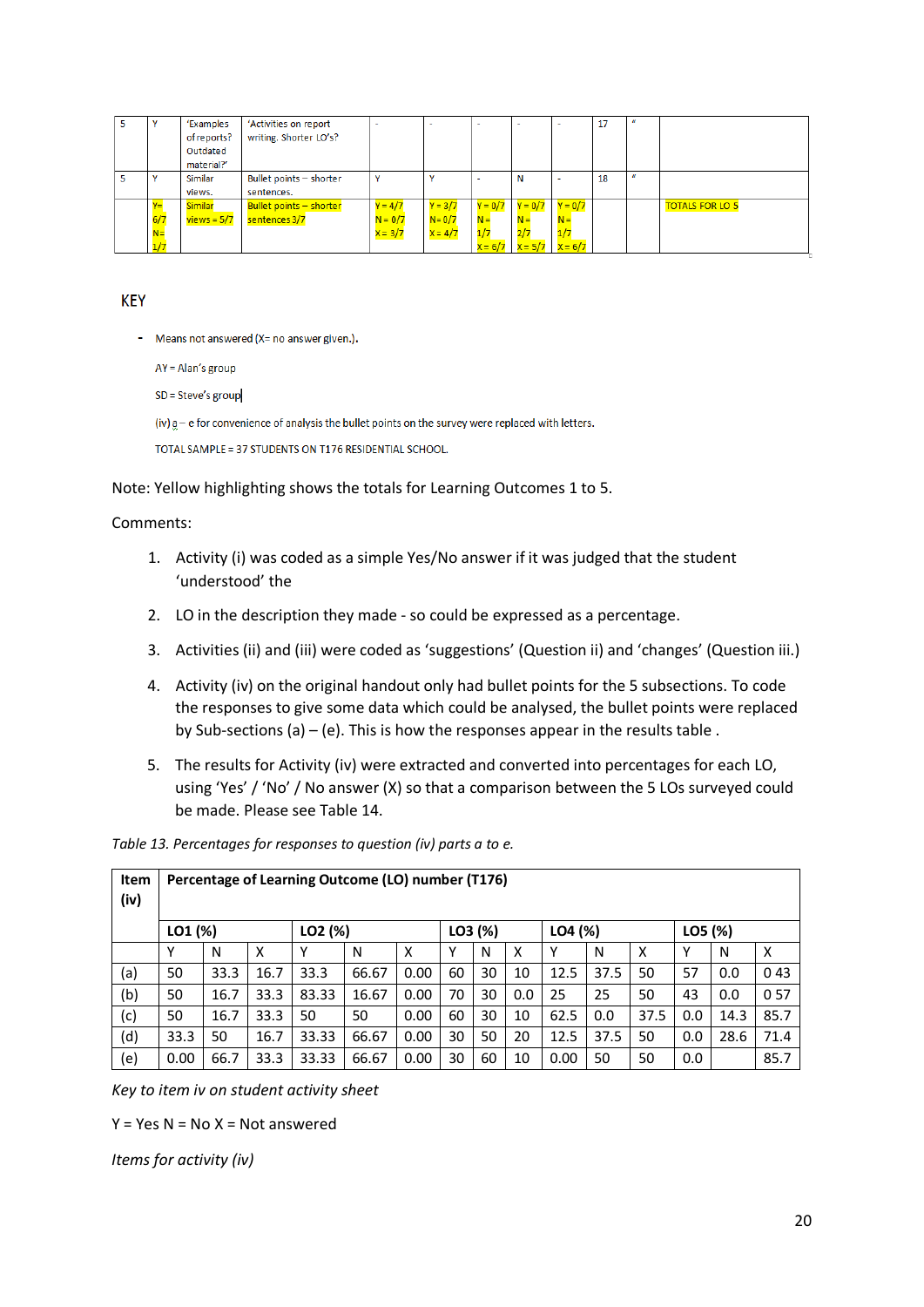- a) Did you read the Learning Outcomes at the start of the course?
- b) Did you understand what they meant?
- c) Did you only read the Learning Outcomes when they appeared in the first TMA?
- d) Did you refer to the Learning outcomes after the first TMA?
- e) Would you have bothered with the Learning Outcomes if they hadn't been included in a TMA?